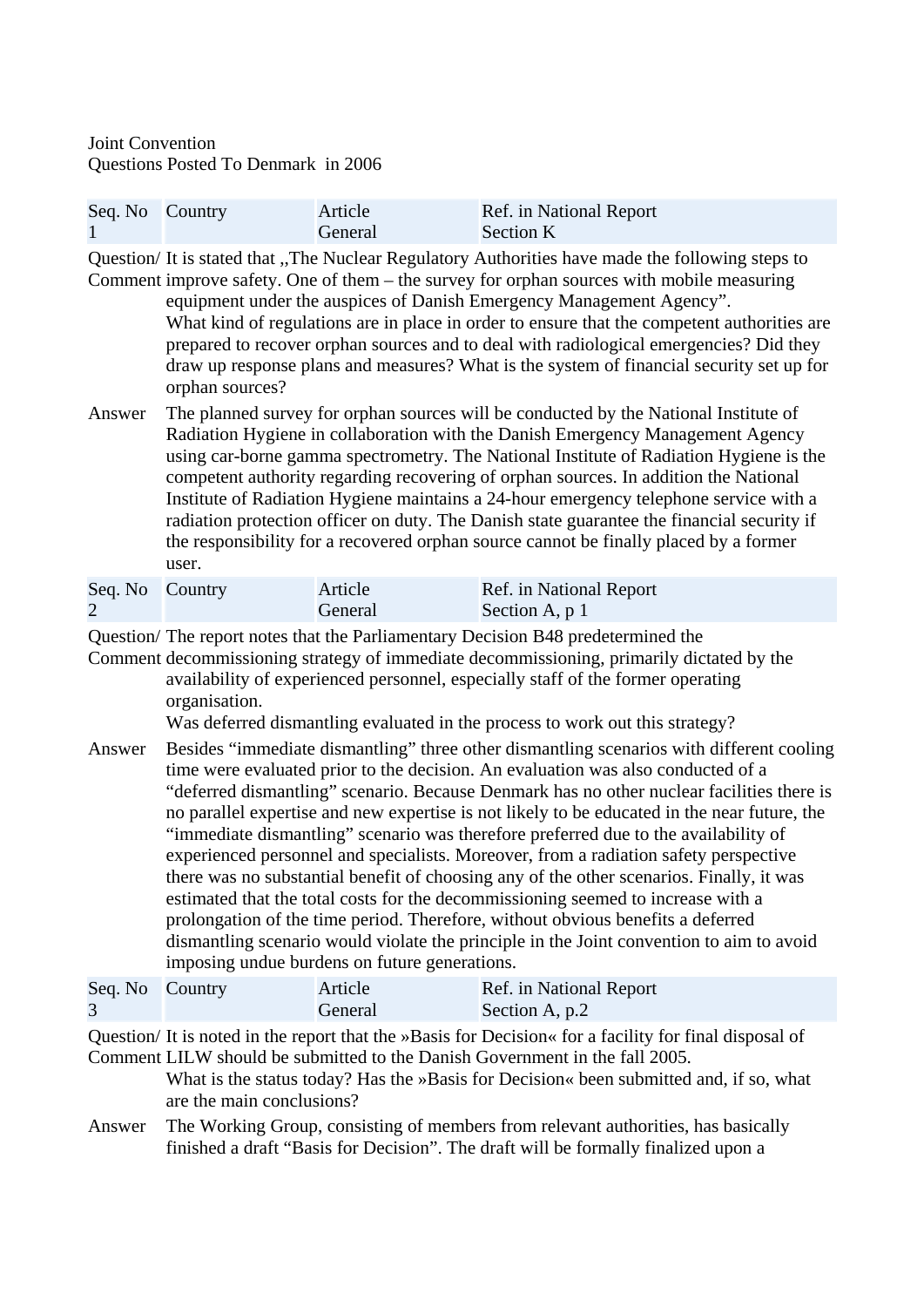clearance within the Government. Hereafter it will be presented to the Parliament, in the fall 2006. In addition the plan is to have a public hearing of the "Basis for Decision" during the summer of 2006.

| Seq. No Country |                                                                                                                                                                                                                                                                                                                                                    | Article | Ref. in National Report                                                                                                                                                                                                                                               |
|-----------------|----------------------------------------------------------------------------------------------------------------------------------------------------------------------------------------------------------------------------------------------------------------------------------------------------------------------------------------------------|---------|-----------------------------------------------------------------------------------------------------------------------------------------------------------------------------------------------------------------------------------------------------------------------|
| $\overline{4}$  |                                                                                                                                                                                                                                                                                                                                                    | General | Section A, p.2                                                                                                                                                                                                                                                        |
|                 |                                                                                                                                                                                                                                                                                                                                                    |         | Question/It is noted in the report that additional staff has been hired to ensure that adequate human<br>Comment resources are available for the process of establishing a final repository.<br>What analyses have been carried out to identify "adequate resources"? |
| Answer          | No formal analyses have been carried out to identify the need for adequate human and<br>financial resources. The size of the necessary additional staff has been estimated in close<br>collaboration between the Ministry of the Interior and Health and the Nuclear Regulatory<br>Authorities based on the expected work load during the process. |         |                                                                                                                                                                                                                                                                       |
| Seq. No         | Country                                                                                                                                                                                                                                                                                                                                            | Article | Ref. in National Report                                                                                                                                                                                                                                               |
| 5               |                                                                                                                                                                                                                                                                                                                                                    | General | Section A, p.2                                                                                                                                                                                                                                                        |

Question/ The report notes that to ensure transparency in the process, a leaflet was published and Comment one first hearing was made in June 2005. This hearing was not only part of the public information policy but also a way to involve stakeholders in the process. Could you please provide additional information on plans to involve stakeholder etc., to

ensure transparency further on in the process?

Answer The full extent of involvement of the public and stakeholders has not been finally decided. Formal requirements and procedures in connection with EIA's will be followed. It is the intention to make the process as transparent to the public as possible, thereby allowing stakeholders to participate actively in the decision process. The process is provisionally planned to involve several public hearings and information meetings as well as publication of additional information leaflets. Working papers are during the entire process made accessible at the homepage of the Ministry of the Interior and Health in order to allow all interested parties to follow the process. In addition the plan is to have a public hearing of the "Basis for Decision" during the summer of 2006.

| Seq. No Country | Article   | Ref. in National Report |
|-----------------|-----------|-------------------------|
|                 | Article 4 |                         |

Question/ Section G; Safety of Spent Fuel Management: How does Denmark comply with the Comment requirements of articles 4, 5 and 9 with regard to its stored spent fuel?

Answer The spent fuel stored at Danish Decommissioning (very limited amounts) are covered by the Danish legislative and regulatory system and by that of the general authorisation of Danish Decommissioning and the Operational Limits and Conditions issued by the Nuclear Regulatory Authorities. The Operational Limits and Conditions contain specific requirements for the safe management of fissile materials.

| Seq. No Country | Article   | Ref. in National Report |
|-----------------|-----------|-------------------------|
|                 | Article 5 | Section $B + G$         |

Question/ Considering the importance of international co-operations in RAW management through Comment bilateral or multilateral mechanisms as stated in the IAEA Convention preamble, is there any plan to participate in such interest forums especially with countries not using NPP?

Answer The importance of international co-operation in RAW management is recognised by Denmark. The National Institute of Radiation Hygiene, the Nuclear Division under the Danish Emergency Management Agency as well as relevant stake holders are active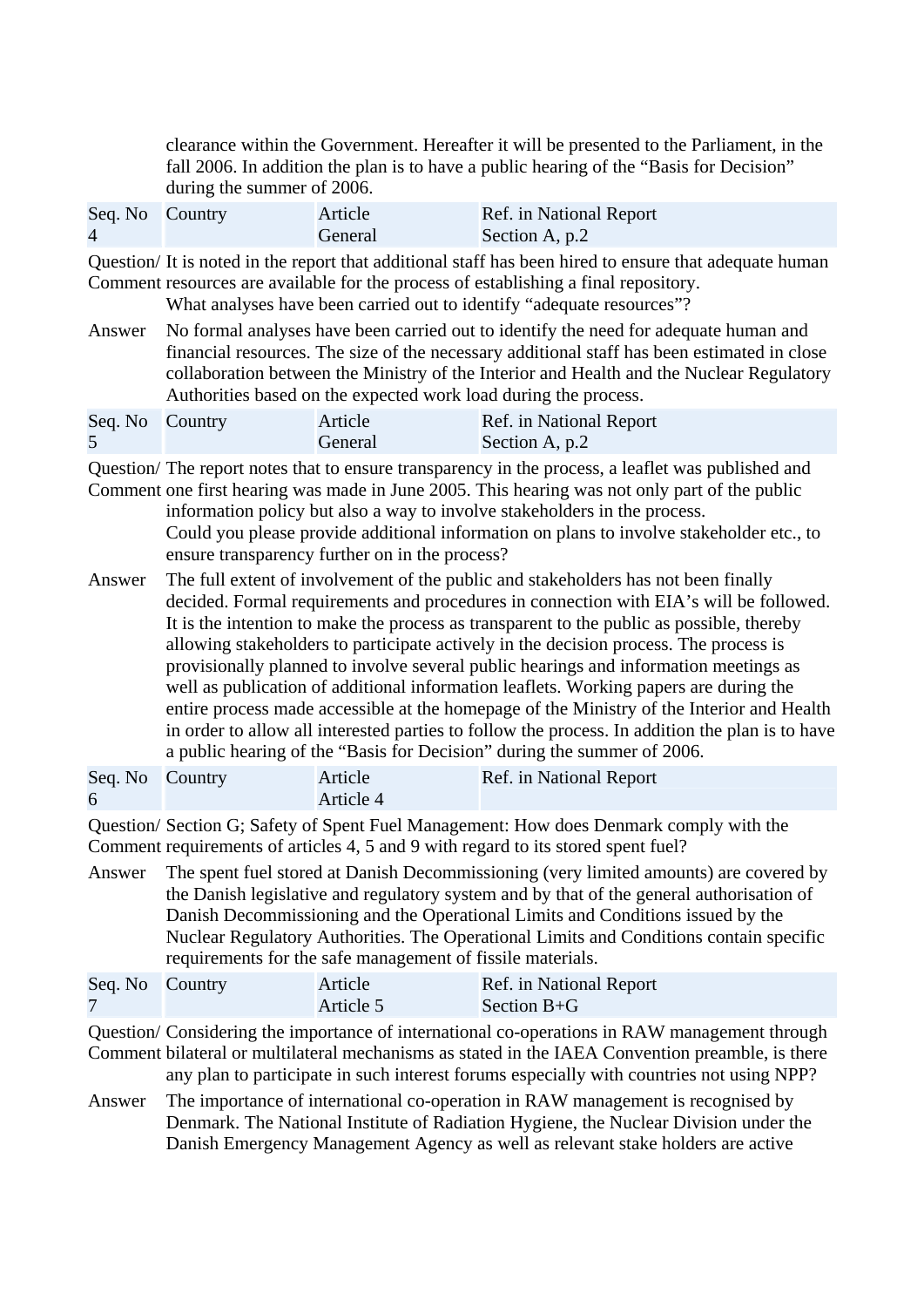players in several international forums, such as EU, IAEA and NEA. In addition Denmark participates in Nordic working groups discussing RAW management. As for participation in forums especially with countries not using NPP Denmark is open minded. Participation in all forums is considered with regard to the scope of the group and the available human and financial resources.

| Seq. No Country | Article   | Ref. in National Report |
|-----------------|-----------|-------------------------|
|                 | Article 5 | p.13                    |

Question/ Are periodical safety re-assessments required to assure the long-term safety of Comment radioactive waste management facilities which are intended for long-term storage? If so,

- what are the main features of these assessments?
- Answer Periodical safety re-assessments are not required to assure the long-term safety of radioactive waste management facilities (Please consider Article 16 in the 2003 report). However, confined safety assessments are a consequence of the provisions in the Operational Limits and Conditions for Danish Decommissioning, which require periodical inspections of all waste storage facilities, the stored waste and the general storage conditions. Detailed inspection procedures are specified in the Operational Limits and Conditions for Danish Decommissioning and typically include inspection/test of dose rates (storage interior and exterior), ventilation, humidity etc. The inspections also include testing of various individual functions, conditions or capacities. Inspection periods vary from weekly to annual.

| Seq. No Country | Article   | Ref. in National Report |
|-----------------|-----------|-------------------------|
|                 | Article 6 |                         |

Question/ Introduction: What is the situation concerning the submission of the "Basis for Decision" Comment to the Government?

Answer The Working Group, consisting of members from relevant authorities, has basically finished a draft "Basis for Decision". The draft will be formally finalized upon a clearance within the Government. Hereafter it will be presented to the Parliament, in the fall 2006. In addition the plan is to have a public hearing of the "Basis for Decision" during the summer of 2006.

| Seq. No Country | Article    | Ref. in National Report |
|-----------------|------------|-------------------------|
| <sup>10</sup>   | Article 10 | Section $B + G$         |

Question/ Considering the importance of international co-operations in RAW management through Comment bilateral or multilateral mechanisms as stated in the IAEA Convention preamble, is there

any plan to participate in such interest forums especially with countries not using NPP?

Answer The importance of international co-operation in RAW management is recognised by Denmark. The National Institute of Radiation Hygiene, the Nuclear Division under the Danish Emergency Management Agency as well as relevant stake holders are active players in several international forums, such as EU, IAEA and NEA. In addition Denmark participates in Nordic working groups discussing RAW management. As for participation in forums especially with countries not using NPP Denmark is open minded. Participation in all forums is considered with regard to the scope of the group and the available human and financial resources.

| Seq. No Country | Article    | Ref. in National Report |
|-----------------|------------|-------------------------|
| 11              | Article 10 | Section G, p.13         |

Question/ It is noted in the report that the policy in Denmark is presently to wait and see if it is Comment possible to find an international solution in line with earlier solutions regarding spent fuel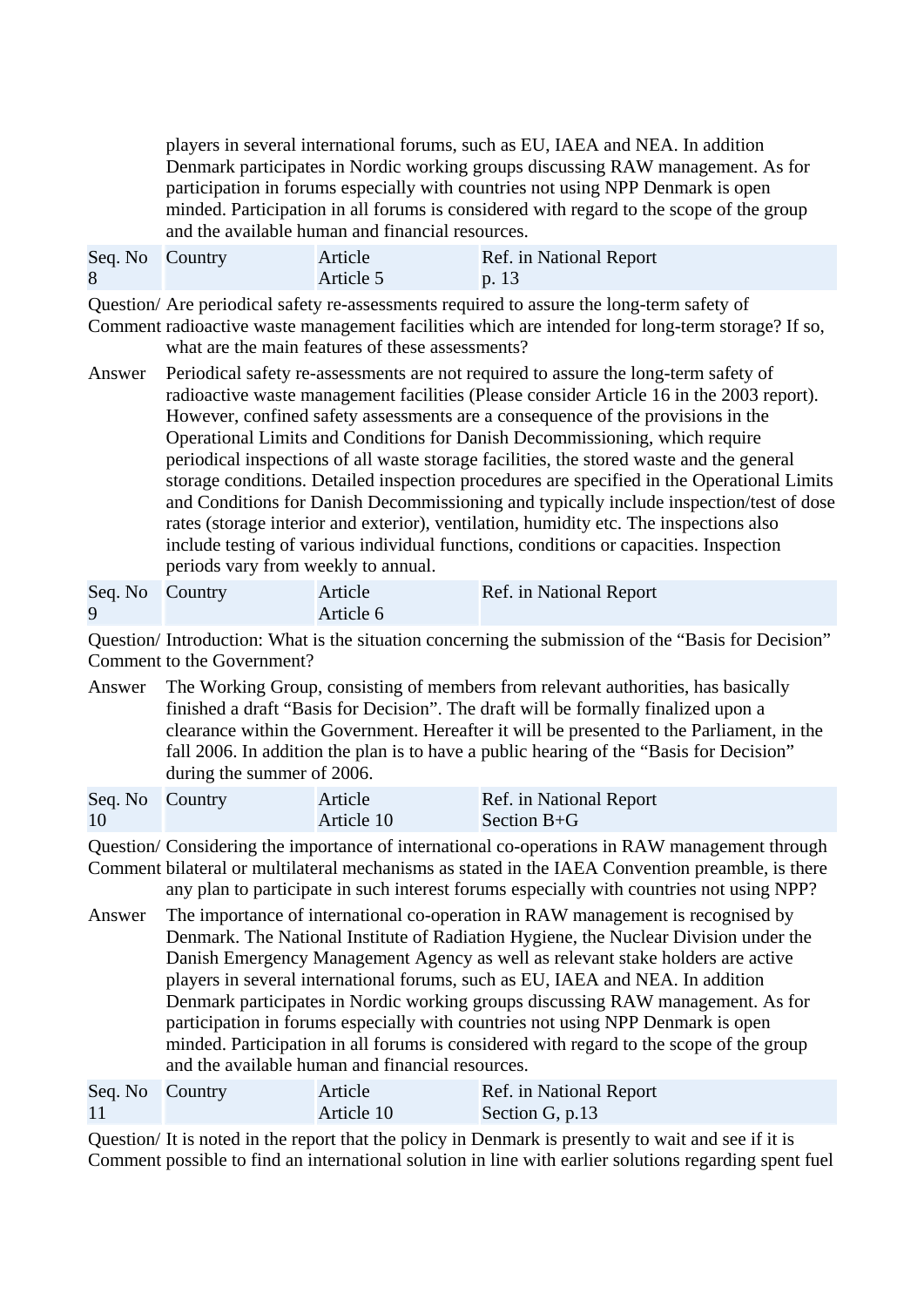from the research reactors DR 2 and DR 3 at Risø.

Could Denmark please elaborate on this policy. Is there an alternative to this strategy in case an international solution will not be available within a reasonable period of time?

Answer Denmark is currently exploring whether an international solution regarding the spent fuel in question may be found. When the exploration is finished the matter will be presented to the Parliament. If an international solution is not the option, the planning of a Danish final repository would have to take this into consideration.

| Seq. No Country | Article    | Ref. in National Report |
|-----------------|------------|-------------------------|
|                 | Article 11 |                         |

Question/ Section A; Introduction and Section H; Safety of Radioactive Waste Management –

Comment Article 11: What is the result of submission of the "Basis for Decision" to the Danish Government and what are the outcomes agreed upon?

Answer The Working Group, consisting of members from relevant authorities, has basically finished a draft "Basis for Decision". The draft will be formally finalized upon a clearance within the Government. Hereafter it will be presented to the Parliament, in the fall 2006. In addition the plan is to have a public hearing of the "Basis for Decision" during the summer of 2006.

| Seq. No Country | Article    | Ref. in National Report |
|-----------------|------------|-------------------------|
| 13              | Article 11 | Section H               |

Question/ The actual decision of establishing a repository has not been made now. Is there no time

- Comment limit for starting the operation of a final repository for LILW. If not, how is the conditioned and unconditioned waste stored for a long period of time and regarding waste drums what kind of measures are planned to solve the corrosion problems within a longtime period ?
- Answer In the original Parliament decision (B48, 2003) for the decommissioning of the research reactors it was stated that the area of the nuclear installations should be transformed to green-field within 20 years. To meet this time-schedule, the repository has to be ready some years in advance. Due to the ongoing political and public process no deadline can be finally set. The present Waste Management Plant and storage facilities have been in operation for more than 40 years. The storage of the waste for an additional 15 years will be regulated by the Nuclear Regulatory Authorities within the Operational Limits and Conditions including stipulating standards for waste drums.

| Seq. No Country | Article    | Ref. in National Report |
|-----------------|------------|-------------------------|
| 14              | Article 11 | Section G Pages 14-1    |

Question/ Could Denmark detail the regulatory "background" (national and international) Comment considered as applicable as a basis for the "basis for decision" preparation?

Answer The following international standards and guides were used as background material for the "Basis of Decision":

• IAEA Safety Standards:

- o The Principles of Radioactive Waste Management, No. 111-F, 1995.
- o Siting of Near Surface Disposal Facilities, No. 111-G-3.1, 1994.
- o Siting of Geological Disposal Facilities, No. 111-G-4.1, 1994.
- o Borehole Facilities for the Disposal of Radioactive Waste, DS 335, Draft, 2004.
- o Geological Disposal of Radioactive Waste. Safety Requirements. Draft. 2004.
- o Near Surface Disposal of Radioactive Waste, No. WS-R-1, 1999.
- o Safety Assessment for near Surface Disposal of Radioactive Waste, No. WS-G-1.1,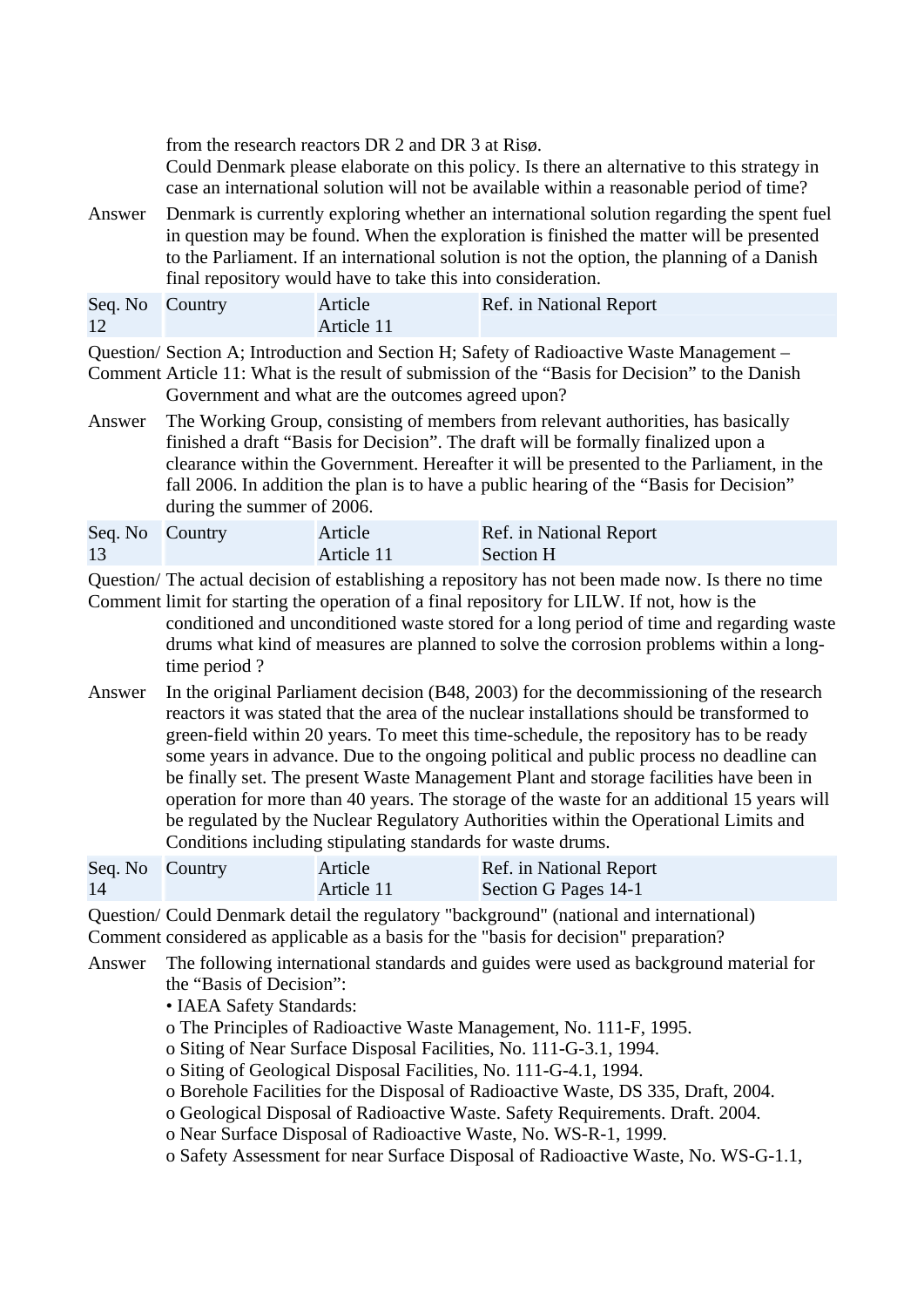1995.

o Classification of Radioactive Waste, No. 111-G-1.1, 1994.

o Surveillance and Monitoring of Near Surface Disposal Facilities for Radioactive Waste, No. 35, 2004.

• IAEA:

o Joint Convention on the Safety of Spent Fuel Management and on the Safety of Radioactive Waste Management, 1997.

o The Long Term Storage of Radioactive Waste: Safety and Sustainability. A Position Paper of International Experts, 2003.

• ICRP:

o Radiation Protection Principles for the Disposal of Solid Radioactive Waste, vol. 15 no.4, 1985.

o Radiological Protection Policy for the Disposal of Radioactive Waste, Vol. 27, Supp., 1997.

o Radiation Protection Recommendations as Applied to the Disposal of Long-lived Solid Radioactive Waste, Vol. 28, no. 4, 1998.

o Recommendations of the International Commission on Radiological Protection, Vol.21, No.1-3, 1990.

• OECD, NEA:

o Radioactive Waste Management. Stepwise Approach to Decision Making for Longterm Radioactive Waste Management. Experience, Issues and Guiding Principles, No. 4429, 2004.

o Public Information, Consultation and Involvement in Radioactive Waste Management. An International Overview of Approaches and Experiences, 2003.

o The Regulators Evolving Role and Image in Radioactive Waste Management. Lessons learned within the NEA Forum on Stakeholders Confidence, 2003.

• EURATOM:

o Council Directive 96/29/EURATOM of 13 May 1996, laying down basic safety standards for the protection of the health of workers and the general public against the dangers arising from ionizing radiation.

o European Commissions recommendation on Classification for Solid Radioactive Waste, 1999.

o Council Resolution of 19 December 1994 on radioactive waste management.

 $\bullet$  UN:

o UN Convention on access to Information, Public, Participation in Decision Making and Access to Justice in Environmental Matters, 1998.

| Seq. No Country | Article    | Ref. in National Report |
|-----------------|------------|-------------------------|
| 15              | Article 11 | Section H, $pp.13-14$   |

Question/ According to the national report a "Basis for Decision" is prepared regarding final

Comment disposal of low and intermediate level waste. After the "decision" has been taken, what role will EIA play regarding public participation and questions concerning e.g. alternative designs and sites?

Answer The final decision according to site and design will not be taken until after the EIA and public hearings. The EIA will contain several alternatives of both sites and designs.

| Seq. No Country | Article    | Ref. in National Report |
|-----------------|------------|-------------------------|
| 16              | Article 11 | Section H, $pp.13-14$   |

Question/ The "Basis for Decision" concerning the above mentioned disposal should now have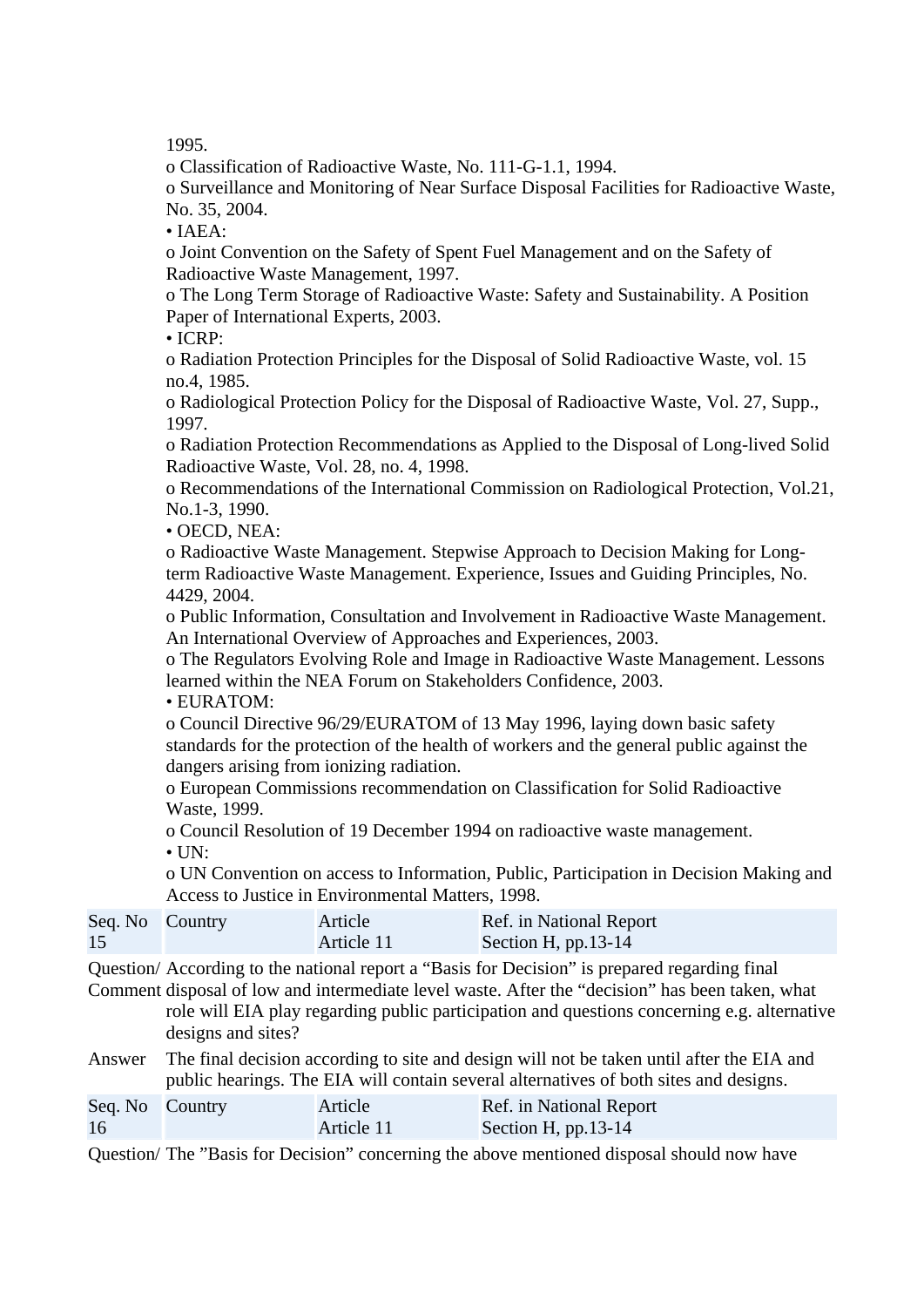- Comment been presented for the Danish Parliament. Could Denmark elaborate a little more on the content of the document and also report the outcome of the presentation of the document to the Parliament?
- Answer The Working Group, consisting of members from relevant authorities, has basically finished a draft "Basis for Decision". The draft will be formally finalized upon a clearance within the Government. Hereafter it will be presented to the Parliament, in the fall 2006. In addition the plan is to have a public hearing of the "Basis for Decision" during the summer of 2006.

| Seq. No Country | Article    | Ref. in National Report |
|-----------------|------------|-------------------------|
| 17              | Article 13 | Section H               |

Question/ The actual decision of establishing a repository has not been made now. Is there no time

- Comment limit for starting the operation of a final repository for LILW. If not, how is the conditioned and unconditioned waste stored for a long period of time and regarding waste drums what kind of measures are planned to solve the corrosion problems within a longtime period ?
- Answer In the original Parliament decision (B48, 2003) for the decommissioning of the research reactors it was stated that the area of the nuclear installations should be transformed to green-field within 20 years. To meet this time-schedule, the repository has to be ready some years in advance. Due to the ongoing political and public process no deadline can be finally set. The present Waste Management Plant and storage facilities have been in operation for more than 40 years. The storage of the waste for an additional 15 years will be regulated by the Nuclear Regulatory Authorities within the Operational Limits and Conditions including stipulating standards for waste drums.

| Seq. No Country | Article    | Ref. in National Report |
|-----------------|------------|-------------------------|
| 18              | Article 13 | $\vert$ p. 14           |

Question/ How would a site for future radioactive waste treatment plants (not repository sites) be Comment selected?

Answer This issue has not yet been finally decided. However, it could seem reasonable from a technical point of view to establish a radioactive waste treatment plant relatively near or on the premises of a future repository. Further investigations including considerations regarding transport of radioactive waste has to be carried out. Until a new waste treatment plant is established the existing Waste Management Plant at Danish Decommissioning will be operational.

| Seq. No Country | Article    | Ref. in National Report |
|-----------------|------------|-------------------------|
| 19              | Article 13 |                         |

Question/ What are the plans for disposal of radioactive waste in your country? When and what Comment repositories could be built?

Answer In the original Parliament decision (B48, 2003) for the decommissioning of the research reactors it was stated that the area of the research reactors should be transformed to green-field within 20 years. To meet this time-schedule, the repository has to be ready some years in advance. Due to the ongoing political and public process no deadline can at present be finally set and no repository design has yet been finally decided.

| Seq. No Country | Article    | Ref. in National Report |
|-----------------|------------|-------------------------|
| 20              | Article 16 |                         |

Question/ Section H; Safety of Radioactive Waste Management – Article 16: How does the practice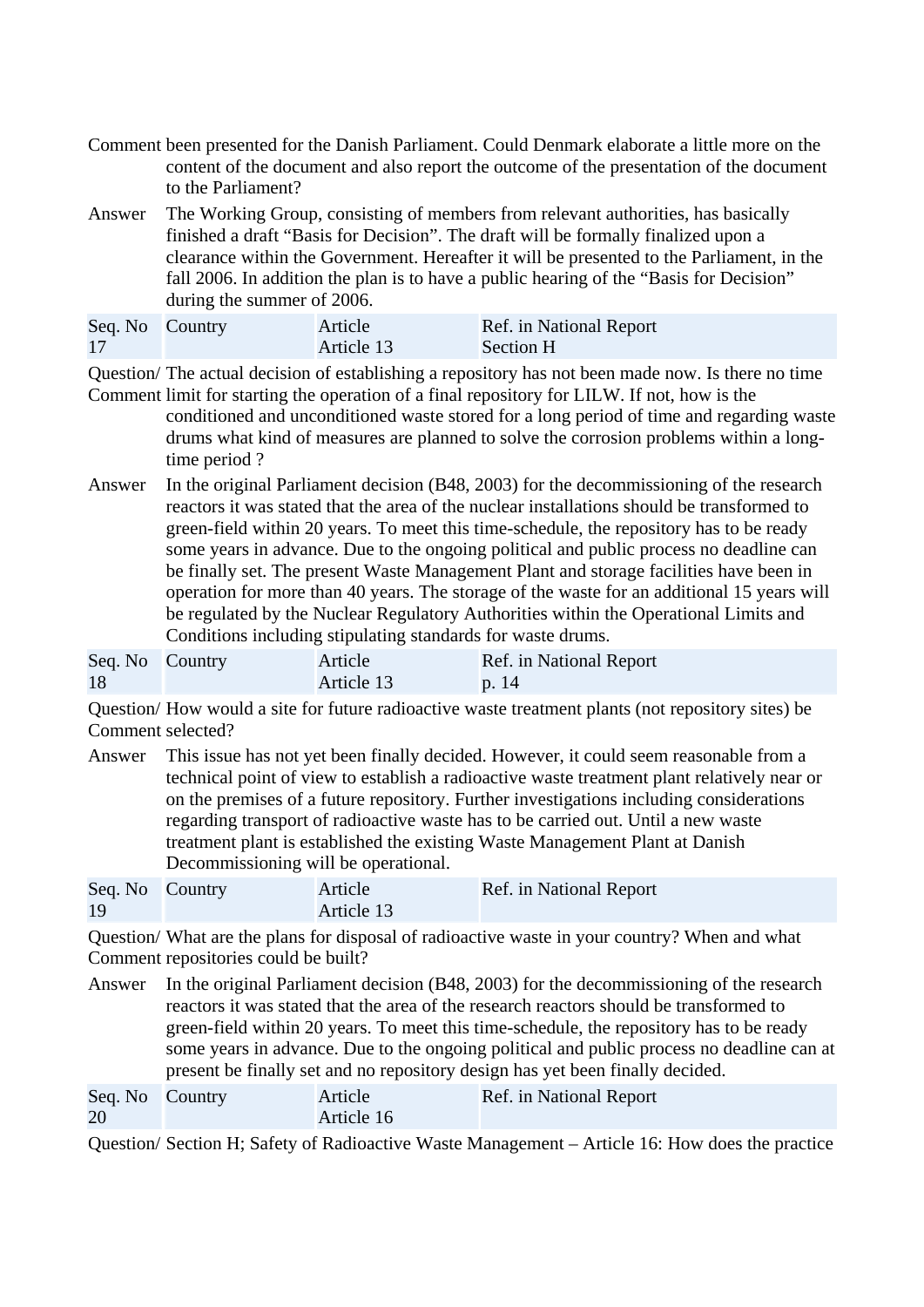- Comment of managing radioactive waste with respect to the new storage facility comply with the requirements of this article?
- Answer The licence to operate the new storage facility is based upon the 2002 Environmental Impact Assessment and the safety assessment which included data and computer simulations of the planned construction of a new storage facility. The relevant procedures and requirements as expressed in Article 16 have been implemented in the Operational Limits and Conditions for Danish Decommissioning. In addition a more detailed assessment of the specific construction including: functionality, floor load capacity, escape routes, dose rates at various operations inside and outside the facility, inspection routines, expansion possibilities, etc., has been performed.

| Seq. No Country | Article    | Ref. in National Report |
|-----------------|------------|-------------------------|
| 21              | Article 17 |                         |

Question/ Information should be presented to support the conclusion that Article 17 (institutional Comment control) is implemented.

Answer It is still too early to describe exactly how the implementation of Article 17 (Institutional measures after closure) will be ensured, since the Parliament decision of establishing a repository has not yet been made.

| Seq. No Country | Article    | Ref. in National Report |
|-----------------|------------|-------------------------|
| 22              | Article 19 |                         |

Question/ Section E; Legislative and Regulatory System – Article 19: Which international and/or

- Comment national standards or guidance material does the Nuclear Regulatory Authority use as a basis for developing its Operational Limits and Conditions for Danish Decommissioning? (For example IAEA RS-G-1.7 and EC RP-113 are noted as used for determining values for clearance.)
- Answer The following requirements, guides and standards were used as a basis for developing the Operational Limits and Conditions for Danish Decommissioning: 1) IAEA, Safety Guide No. WS-G-2.1, Decommissioning of Nuclear Power Plants and Research Reactors, 2) IAEA, Safety Guide No. 35-G1, Safety Assessment of Research Reactors and Preparation of the Safety Analysis Report 3) National Board of Health Order no. 823 of 31 October 1997 on dose limits for ionizing radiation, 4) Ministry of the Interior and Health Order no. 192 of 2. April 2002 on exemptions from law on the use of radioactive substances, 5) DS/EN ISO/IEC 17025 General requirements for the competence of testing and calibration laboratories, 6) IAEA, Safety Guide No. RS-G-1.7, Application of the Concepts of Exclusion, Exemption and Clearance, 8) EU Radiation Protection 113, Recommended radiological protection criteria for the clearance of buildings and building rubble from the dismantling of nuclear installations, 2000, 9) EU Radiation Protection 114, Definition of clearance levels for the release of radioactively contaminated buildings and building rubble, 2000, 10) IAEA, Safety Requirements No. WS-R-2, Predisposal Management of Radioactive Waste, Including Decommissioning.

| Seq. No Country | Article    | Ref. in National Report |
|-----------------|------------|-------------------------|
| 23              | Article 19 | Annex B, page 18        |

Question/ Both of the Acts relevant to spent fuel and radioactive waste came into force over 40 Comment years ago. Have they been amended in the light of developments in radiation safety and waste management procedures? Is the list of Orders from the National Board of Health a list of amendments to the Acts?

Answer The Acts relevant to spent fuel and radioactive waste are both very general. The Orders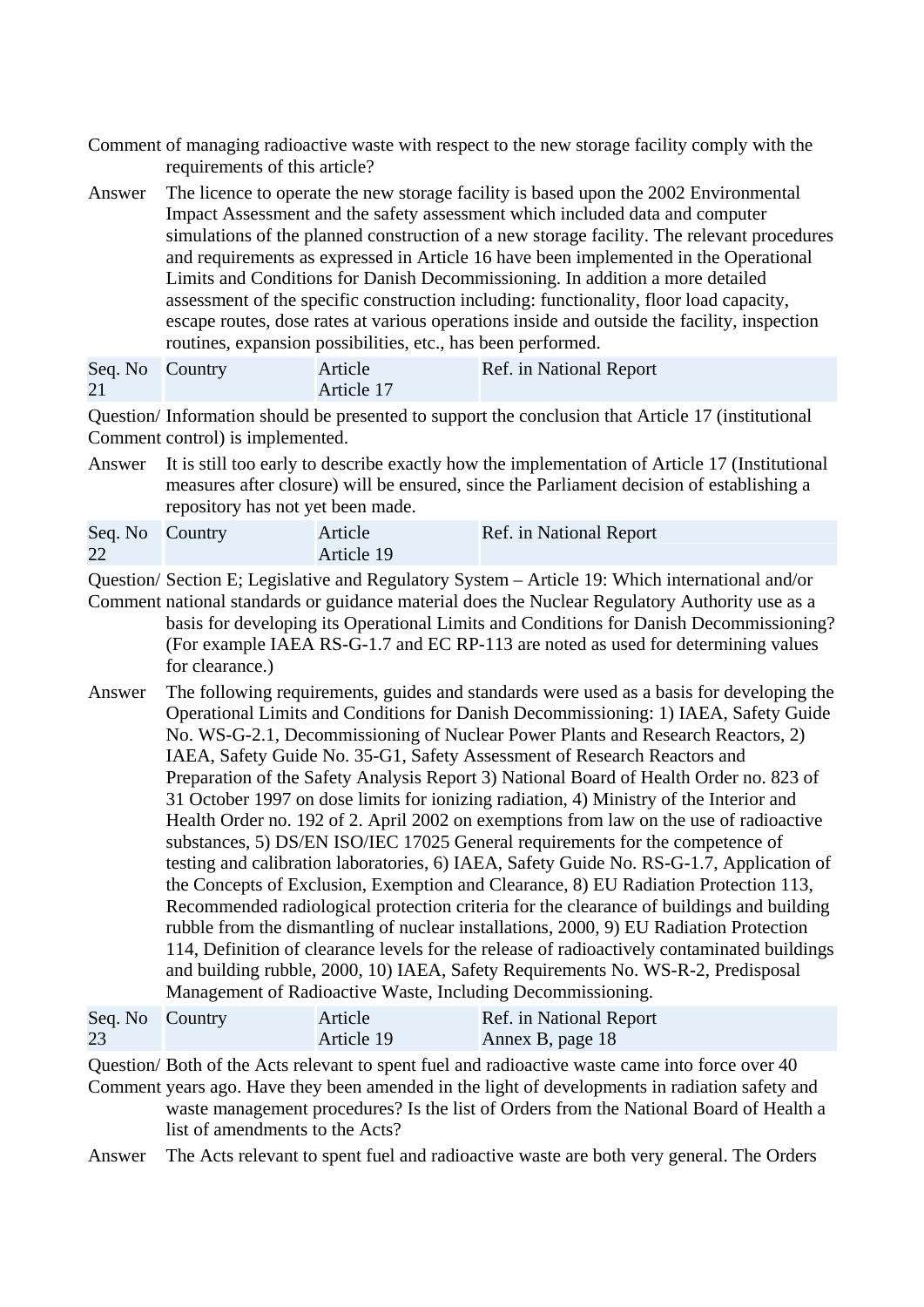are established in pursuance of the Acts and have been continuous revised in the light of developments in radiation safety and waste management procedures. In addition mandatory revisions of the Orders have been made due to implementation of several directives from the Council of the European Union. Operational Limits and Conditions for Danish Decommissioning, stipulated in the Nuclear Installations Act, is a very efficient and direct legal tool, which may be changed on a short notice taking into account the latest relevant developments on the decommissioning site as well as the latest national and international recommendations/requirements.

Seq. No 24 Country Article Article 20 Ref. in National Report Section E Page 6

Question/ Could Denmark provide some more information about the sharing of responsibilities Comment between the Nuclear Regulatory Authorities?

Answer The Nuclear Regulatory Authorities are the National Institute of Radiation Hygiene under the National Board of Health and the Nuclear Division under the Danish Emergency Management Agency. The authorities have issued the existing Operational Limits and conditions for the nuclear facilities and have the responsibility for licensing revised rules, permits and inspections as required during the decommissioning process.

> In practice the considerations related to the operation of the nuclear facilities have been conducted and settled by the Nuclear Division after consulting the National Institute of Radiation Hygiene. Opposite the considerations related to radiation protection have been conducted and settled by the National Institute of Radiation after consulting the Nuclear Division. This practice has been going on with no problems for more than 30 years. Denmark has not seen any conflicts related to the status of two Nuclear Regulatory Authorities sharing responsibilities.

| Seq. No | Article    | Ref. in National Report |
|---------|------------|-------------------------|
| 25      | Article 20 | Section F Page 7        |

Question/ Could Denmark provide data on human resources available for regulation and technical Comment supervision of the nuclear facilities (independent from the licensee organizations )?

Answer At the Nuclear Regulatory Authorities 5 senior specialist are available for regulation and technical supervision of the nuclear facilities including the regulatory work with the decommissioning process and the process leading to a final repository.

| Seq. No Country | Article    | Ref. in National Report |
|-----------------|------------|-------------------------|
| 26              | Article 20 |                         |

Question/ There is a brief discussion on training expectations regarding the decommissioning Comment employees under the National Regulatory Authority. However, other sections within the report do not discuss the competencies required of the different functions within the regulatory body. How does the Danish government ensure that there are appropriate competencies and training for the employees that serve in the regulatory capacity?

Answer Employees at the National Regulatory Authorities serving in the regulatory capacity all as a basis have a university degree in science. They are all, as part of their daily work, involved in relevant seminars or symposia as well as international committees and working groups.

| Seq. No Country | Article    | Ref. in National Report |
|-----------------|------------|-------------------------|
| 27              | Article 22 |                         |

Question/ Is there fund for the management of radioactive waste in Denmark or there is a special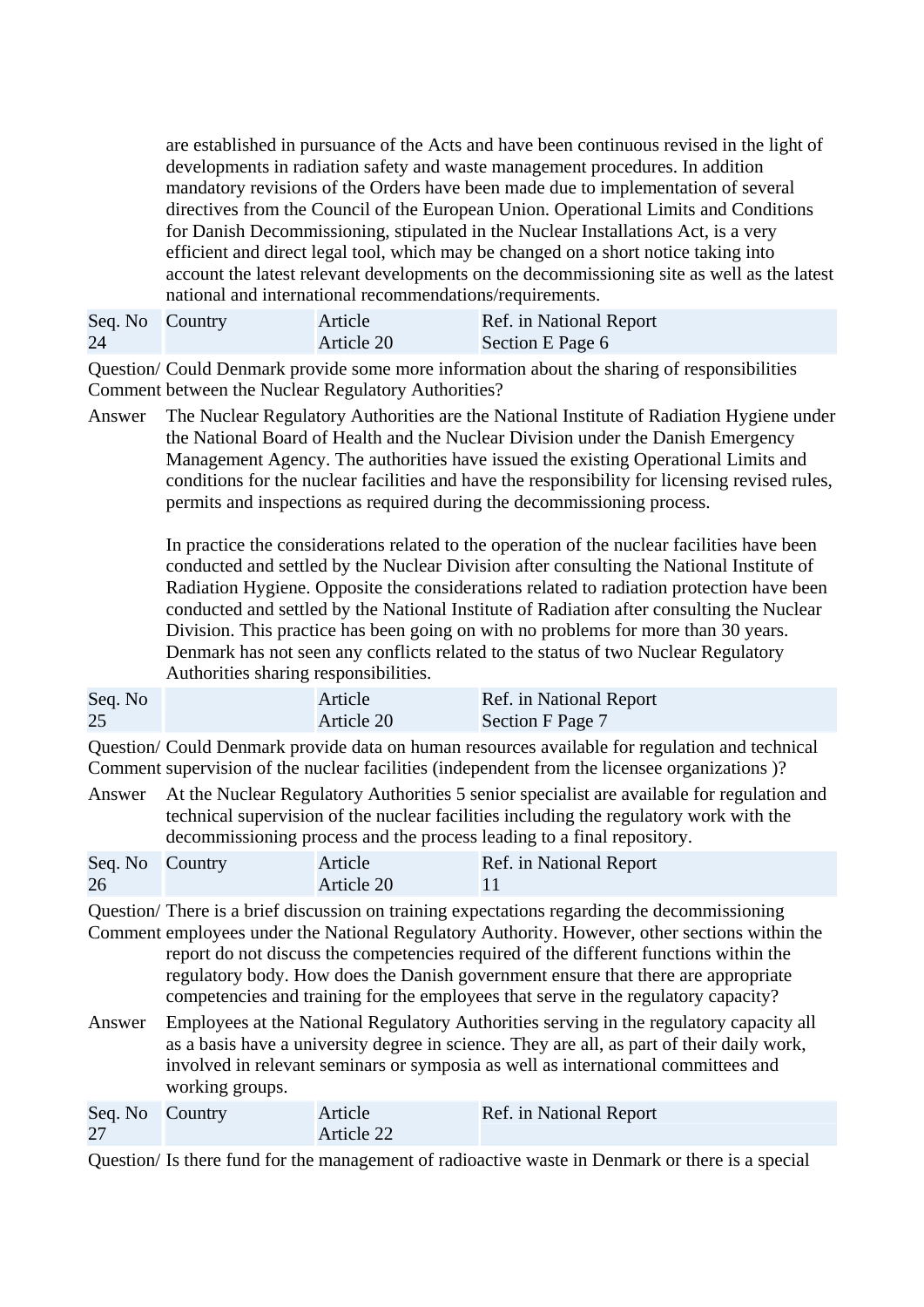Comment line in the state budget for this?

Answer There is not a fund for the management of the radioactive waste. The expenses for the management of radioactive waste are covered by the state budget (§19.51.10.30), covering Danish Decommissioning that operates the Waste Management Plant. Danish Decommissioning is an institution under the Ministry of Science, Technology and Innovation. It is thus a national matter to provide adequate resources for the management of radioactive waste.

| Seq. No Country | Article    | Ref. in National Report |
|-----------------|------------|-------------------------|
| 28              | Article 22 | A9                      |

Question/ There is a brief discussion on competencies and educational programs for employees Comment under Riso National Laboratory. How does the National Regulatory Authority ensure that

there are enough staff and that the staff has appropriate competencies to perform their safety-related functions?

Answer Employees at the National Regulatory Authorities serving in the regulatory capacity all as a basis have a university degree in science. They are all, as part of their daily work, involved in relevant seminars or symposia as well as international committees and working groups.

| Seq. No Country | Article    | Ref. in National Report |
|-----------------|------------|-------------------------|
| 29              | Article 24 |                         |

Question/ Section F; Other General Safety Provisions – Article 24: With regard to Table 6; are Comment these the only radionuclides of concern discharged in liquid from the facility?

Answer These are the only nuclides of concern. However, it is a provision in the Operational Limits and Conditions for Danish Decommissioning that the Nuclear Regulatory Authorities are informed if discharge of other nuclides is detected or expected, and that Danish Decommissioning justifies a proposed discharge limit. A discharge limit for the relevant nuclide will then ultimately be set by the Nuclear Regulatory Authorities.

| Seq. No Country | Article    | Ref. in National Report |
|-----------------|------------|-------------------------|
| 30              | Article 24 |                         |

Question/ Could you provide some data on workers´ exposure related to the SF&RW management

Comment (average individual dose, collective dose, comparison to the total collective dose of the whole nuclear installation)?

Answer 2004:

31

Highest annual individual effective dose related to SF and RW management: 3.3 mSv Average individual dose related to SF and RW management: 0,19 mSv Collective dose related to SF and RW management: 6.7 manmSv Collective dose for the whole nuclear installation, including a non-nuclear facility producing isotopes for medical use: 22.7 manmSv

2005:

Highest annual individual effective dose related to SF and RW management: 0.9 mSv Average individual dose related to SF and RW management: 0,05 mSv Collective dose related to SF and RW management: 3.4 manmSv Collective dose for the whole nuclear installation, including a non-nuclear facility producing isotopes for medical use: 18.3 manmSv Seq. No Country Article Article 24 Ref. in National Report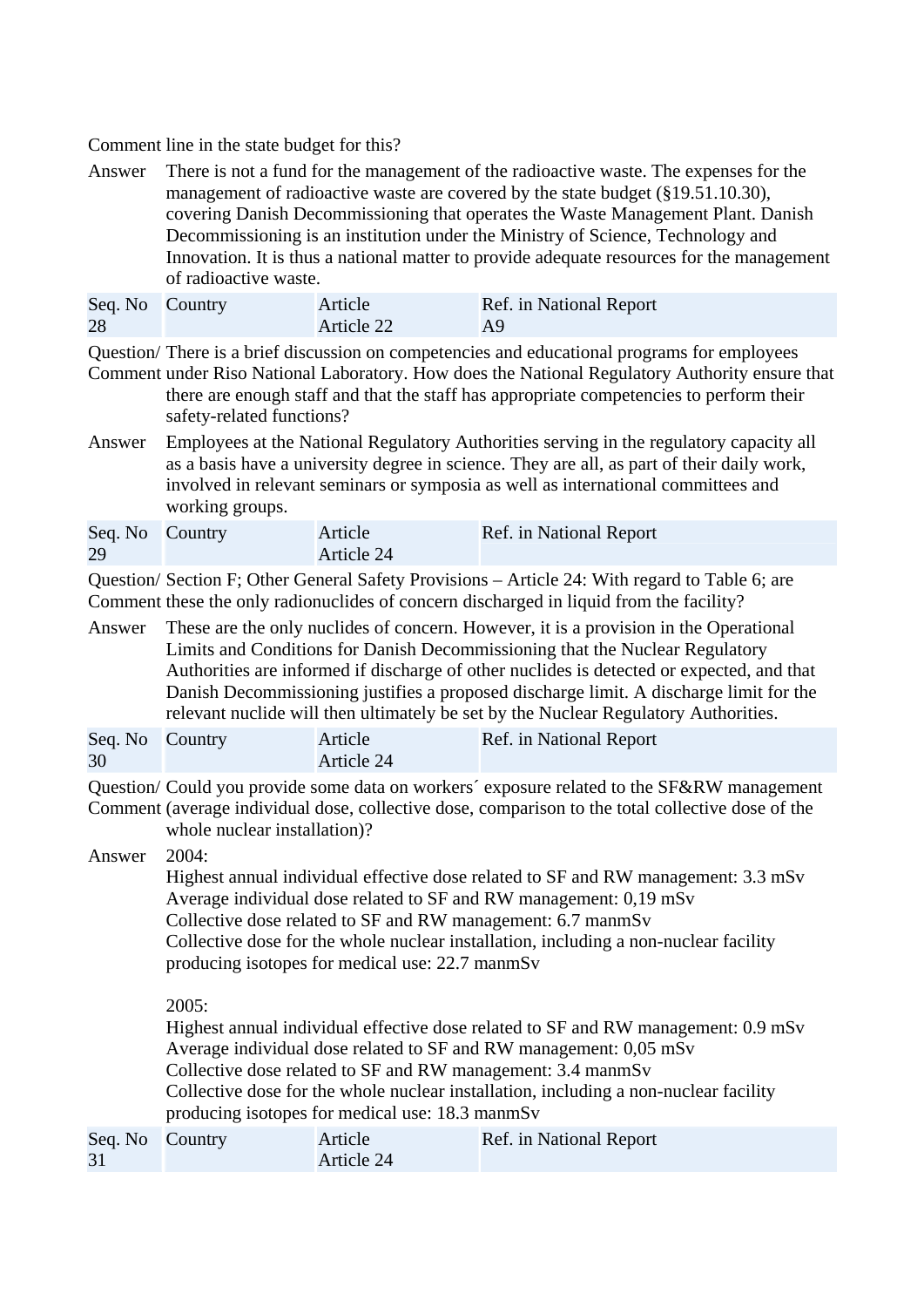Question/ What is the typical dose constraint for the public exposure due to discharges from nuclear Comment facilities?

Answer For the decommissioning of the nuclear installations and for continued operation of the Waste Management Plant during the decommissioning work a dose constraint of 0.05 mSv/year for individual installations and a dose constraint of 0.1 mSv /year for the nuclear installation as a whole are stipulated in the Operational Limits and Conditions. Annual discharge limits stipulated in the Operational Limits and conditions are based on a reference dose of 0.05 mSv/year to a critical group of the population.

| Seq. No Country | Article    | Ref. in National Report |
|-----------------|------------|-------------------------|
| 32              | Article 24 | Section F, p.8          |

Question/ On page 8, it says "the mandatory radiation surveillance program covers all relevant Comment decommissioning operations". What does the surveillance program include during the decommissioning stage and for how long is the program planned to go on?

Answer The radiation surveillance program will continue until the decommissioning is completed. The general principles for the radiation surveillance program in relation to decommissioning are similar to those applied during operation of the facilities (in pursuance of the Danish radiation protection legislation), and the more specific requirements in relation to decommissioning are specified in the Operational Limits and Conditions for Danish Decommissioning. The Operational Limits and Conditions for Danish Decommissioning comprise a number of general provisions on the number, function, calibration and quality of air and dose rate monitors necessary to analyse all present radionuclides that may present a risk to safety during the decommissioning of the nuclear facility. More detailed provisions require that the radiation surveillance program is clearly described in all decommissioning plans at all levels, e.g.: General decommissioning plans or step-by-step dismantling operation plans. The individual dismantling operations are furthermore subject to continuous evaluation with respect to radiation and conventional safety and must be optimized, changed or aborted accordingly. Dose rates, surface and air contamination at the individual nuclear facilities under decommissioning shall be monitored continuously or at regular intervals and intervention levels and intervention plans shall be in place.

| Seq. No Country | Article    | Ref. in National Report |
|-----------------|------------|-------------------------|
| 33              | Article 25 | Annex A-11              |

Question/ What is the relation (responsibilities) between the Minister of Interior and Health and the

- Comment Danish Emergency Management Agency? Who is responsible for National Radiological Emergency Planning and who is responsible for decision making?
- Answer In their function as Nuclear Regulatory Authorities towards nuclear installations, including storages for radioactive waste, the Danish Emergency Management Agency refer as the National Institute of Radiation Hygiene to the Ministry of the Interior and Health. As for National Nuclear Emergency Planning, the Danish Emergency Management Agency refers to the Ministry of Defence.

The Danish Emergency Management Agency is responsible for national nuclear emergency planning, including emergencies at nuclear installations. The National Institute of Radiation hygiene is responsible for preparedness and response in the case of non-criminal radiological incidents and maintains a 24-hour emergency telephone service with a radiation protection officer on duty. For a criminal radiological incident - a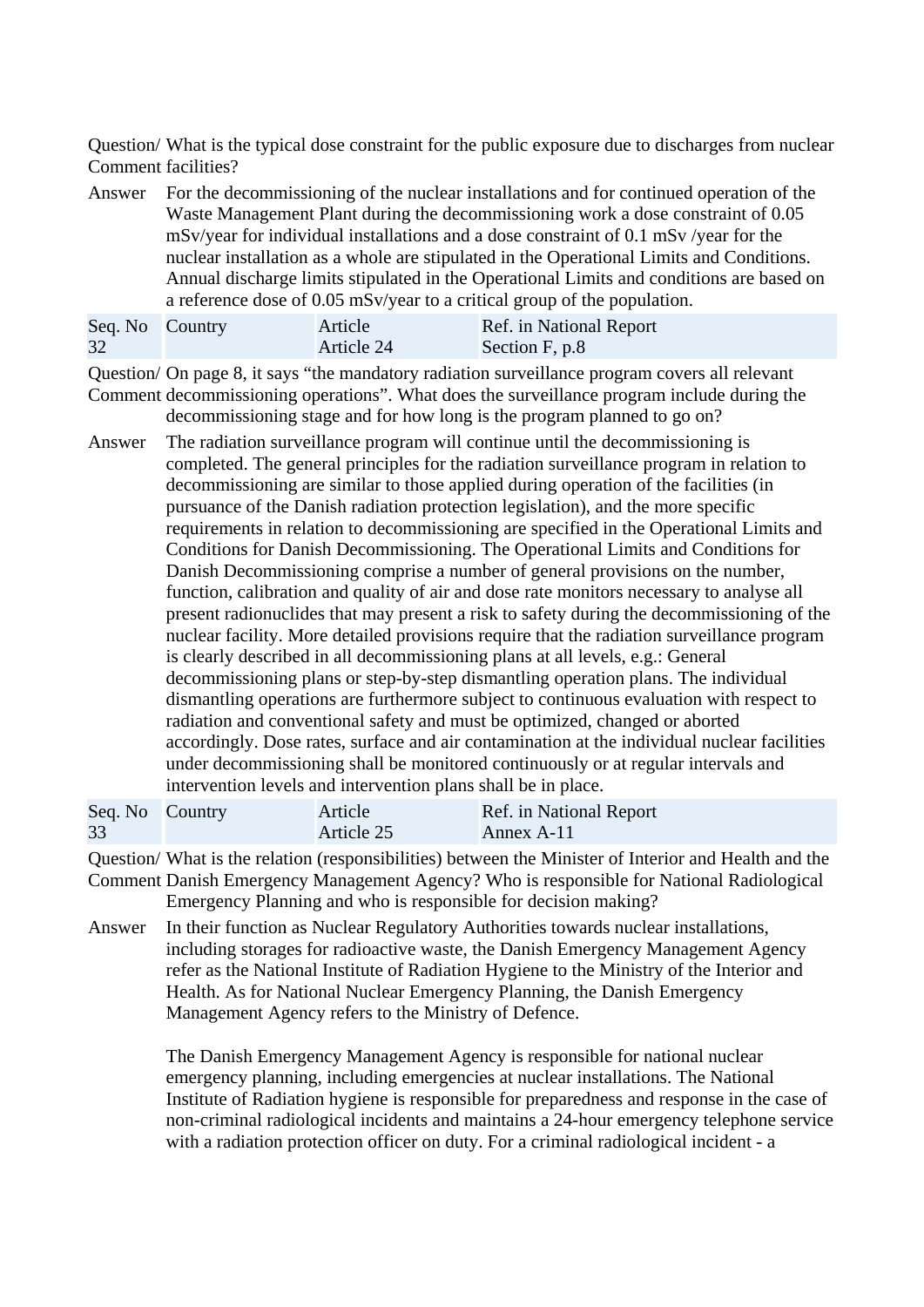terrorist attack – the overall plan for decision making is described in the National Plan of Preparedness and Response.

| Seq. No Country | Article    | Ref. in National Report |
|-----------------|------------|-------------------------|
| 34              | Article 25 | SectionF/Annex A        |

Question/ Could Denmark provide more details on the following issues in relation to the Danish Comment nation-wide nuclear emergency plan:

> How often is the emergency plan tested and at which level (local/national/international)? Do you practice and train with the purpose to test the co-operation and the respective roles and distribution of responsibility between the different involved parties and between the different levels of organisation? Does the plan include a strategy on how to inform the public and media in an adequate and coherent way in case of an emergency?

Answer Since the frequency of exercises is not defined in writing for all levels and scopes, the number of annual exercises varies.

> Local exercises are conducted approximately once a month. These involve local measurement teams in the Danish Emergency Management Agency. Approximately 3-6 times a year the Nuclear Division takes an active role in initiation and responses to the local exercises.

> National exercises involving training of the corporation between authorities and distribution of responsibility are conducted every second year in the Danish Emergency Management Agency. The involvement and role of the Nuclear Division varies from exercise to exercise.

On an international level Denmark participates as observer in many exercises. Due to lack of resources participation in international exercises such as Convex 3 has often been in minimal mode in recent years.

Replies to questions regarding exercises submitted to Denmark under the 3rd review meeting of the Convention on Nuclear Safety, 11-22 April 2005, are included below. The "Plan for the Danish Nationwide Nuclear Emergency Preparedness" includes a description of the principles for public information. In the Danish Nuclear Emergency Preparedness the central emergency command takes care of information to the public, media and the press. In case of activation of the Danish Nuclear Emergency Preparedness, journalists from The Danish Broadcasting Corporation and Ritzaus News Agency will be affiliated to the central emergency command directly. Finally, question/answer services can be activated in few hours if required for telephone enquiries from the general public, and web-servers are prepared to provide online access to information.

| Seq. No Country | Article    | Ref. in National Report |
|-----------------|------------|-------------------------|
| 35              | Article 26 | Section A and F         |

Question/ Does the cost coverage for Danish decommissioning program also include waste Comment conditioning and storage costs? Are the costs for later storage in a final repository also

included in this Parliamentary Decision B48? Was a special fund raised for this purpose?

Answer The cost coverage for the Danish Decommissioning program includes waste conditioning and temporary storage costs.

> The costs for later disposal in a final repository are not included in the Parliamentary Decision B48 and a special fund for this purpose has not been raised. The decision of B48 was to initiate the process of preparing a »Basis for Decision« concerning a Danish disposal facility for LILW. The decision of actually establish a final repository has not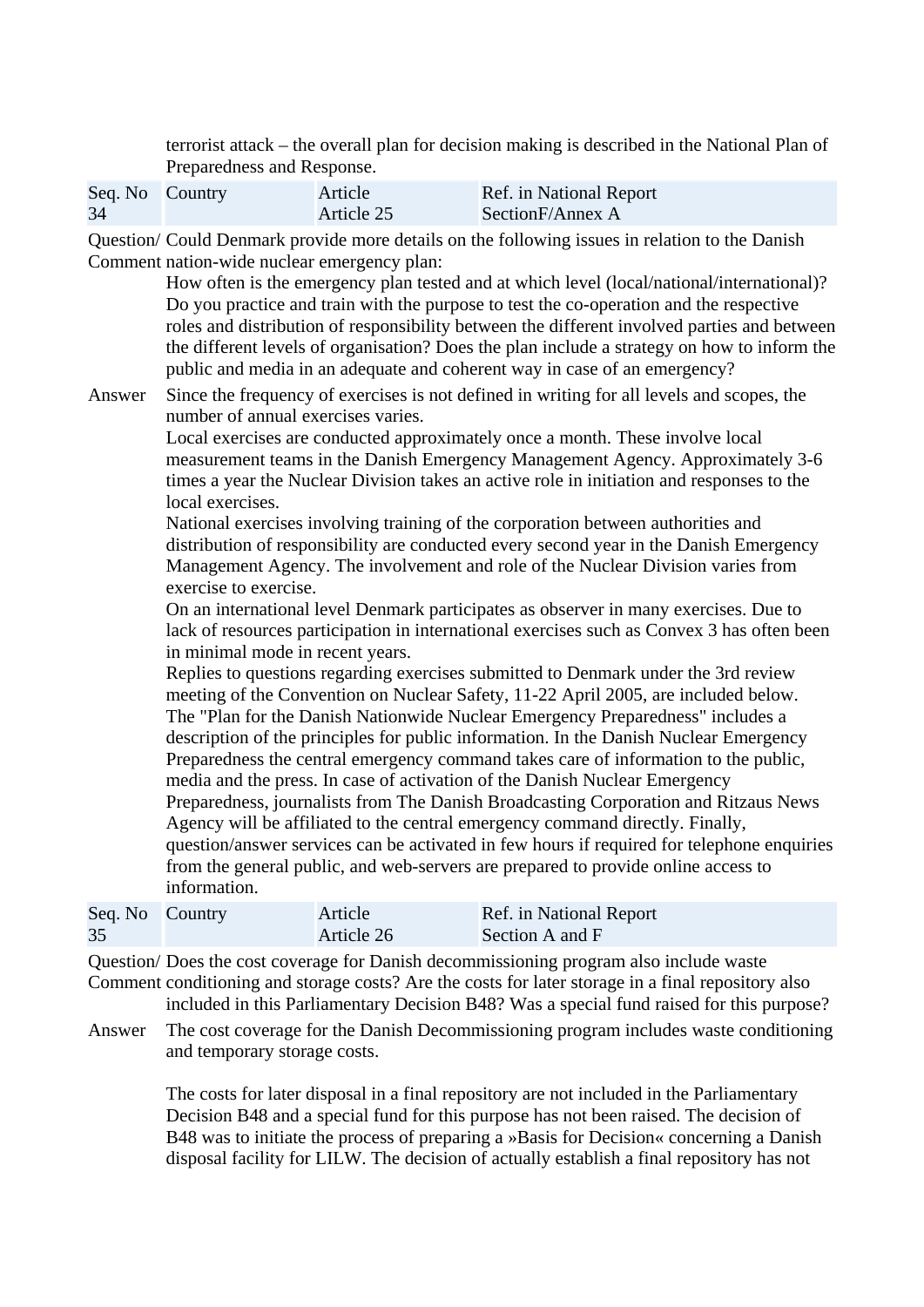yet been made by the Parliament.

| Seq. No Country | Article    | Ref. in National Report |
|-----------------|------------|-------------------------|
| 36              | Article 26 | $Pp 10-11$              |

Question/ Within the Operational Limits and Conditions for Danish Decommissioning activity Comment levels for clearance of solid material and buildings have been set out. Have you also

established criteria for removal of control for previously regulated land?

Answer There is presently no international guidance material that suggests nuclide specific criteria for the release of land from regulatory control. Land which may be released from regulatory control is for each part subject to an individual evaluation by the Nuclear Regulatory Authorities as specified in the Operational Limits and Conditions for Danish Decommissioning. Such an evaluation will be founded on the internationally recommended dose criteria. From the operational records the Nuclear Regulatory Authorities anticipate, that all sites used for the nuclear practices can be released without restrictions after final decommissioning.

| Seq. No Country | Article    | Ref. in National Report |
|-----------------|------------|-------------------------|
| 37              | Article 26 |                         |

Question/ To which extent foreign companies are involved in the decommissioning activities. Are Comment there sufficient local resources?

Answer Physical decommissioning operations (demolition of DR 1) have been carried out by Danish Decommissioning personnel and/or Danish contractors up to now. For specific skills not available in Denmark or when specific operations require an EU Tender, foreign companies may be involved in the decommissioning activities.

| Seq. No Country | Article    | Ref. in National Report |
|-----------------|------------|-------------------------|
| 38              | Article 26 | Section F, p.12         |

Question/ It says in the report that "requirements regarding records of information important to

Comment decommissioning are set out in Operational Limits and Conditions for Danish Decommissioning" and that, among other things it is required that "two physically separate archives containing technical details, building plans, protocols of operation and correspondence exist for each nuclear facility". How is it assured that both archives are brought up to date?

Answer The individual project managers, who are responsible for the day to day decommissioning of each of the nuclear facilities, also have the responsibility to ensure, that the archives are updated as the decommissioning progresses. According to the Operational Limits and Conditions Danish Decommissioning shall establish and maintain a quality assurance system for the entire process of decommissioning, including record keeping; based on the DS/EN ISO 9001, version 2000.

> The Nuclear Regulatory Authorities can at inspections verify that both archives are brought up to date.

| Seq. No Country | Article    | Ref. in National Report |
|-----------------|------------|-------------------------|
| 39              | Article 27 |                         |

Question/ What laws and administrative arrangements has your country put in place to address the Comment authorised transboundary movement of spent fuel and radioactive waste under Article

27.1.(1)H of the Convention .

Answer No additional administrative arrangements have been put in place to address Article 27.1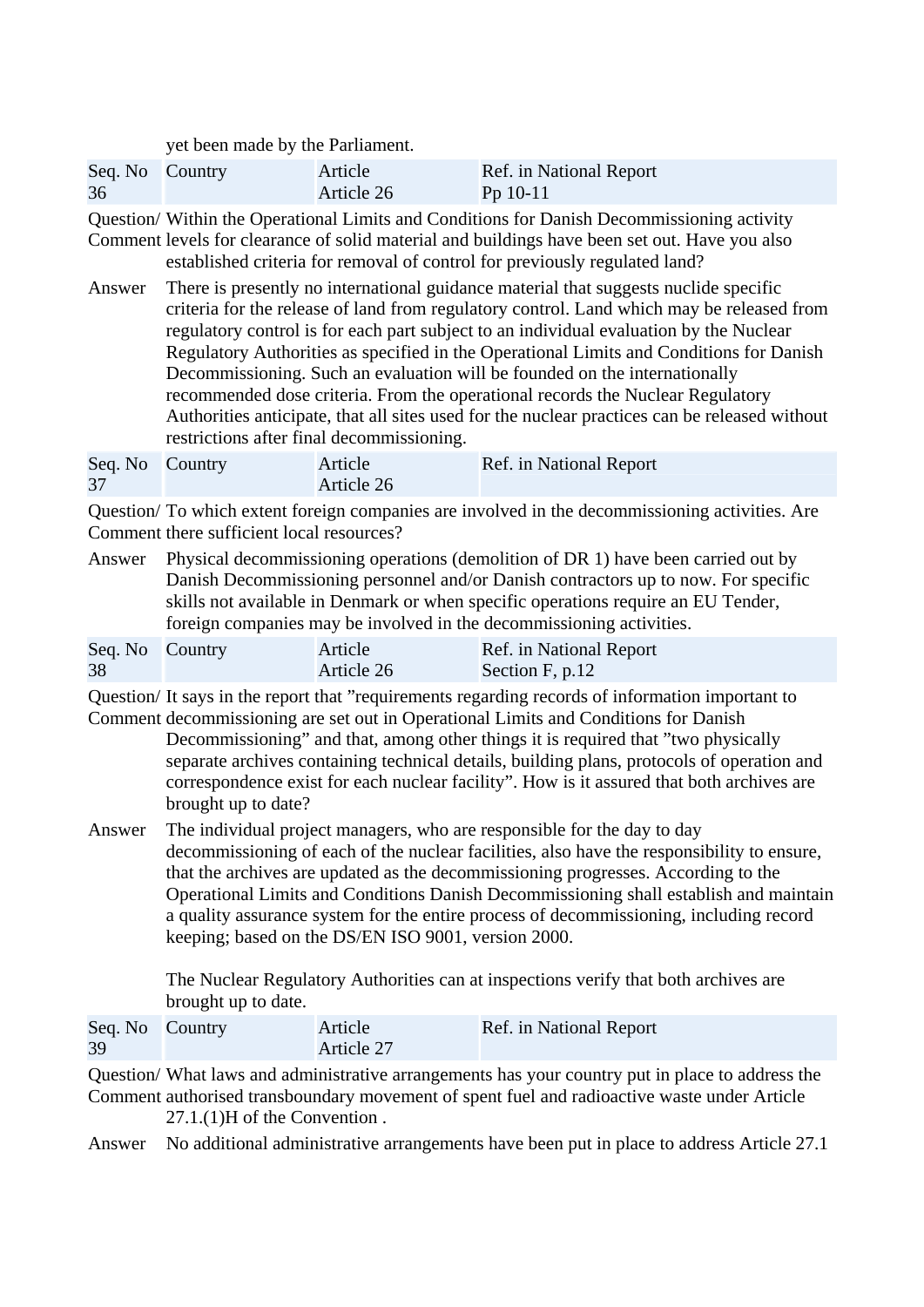of the Joint Convention. However, as stated in the Danish report, negotiations between the Member States of the European Community regarding the proposal for a Council Directive on the supervision and control of shipments of radioactive waste and spent nuclear fuel specifically addressing Article 27, take place.

| Seq. No Country | Article    | Ref. in National Report |
|-----------------|------------|-------------------------|
| 40              | Article 28 |                         |

Question/ Section J; Disused Sealed Sources – Article 28: What is the status of the National Board

- Comment of Health/National Institute of Radiation Hygiene plan concerning industrial gamma radiography installations and the use of sealed radioactive sources in industry, hospitals and laboratories? How does this plan contribute to or ensure compliance with the requirements of this article?
- Answer The National Board of Health/National Institute of Radiation Hygiene has issued Order no. 308 of 24 May 1984 concerning industrial gamma radiography installations and Order no. 918 of 4 December 1995 on the use of sealed radioactive sources in industry, hospitals and laboratories. These Orders implement all obligations under Article 28 of the Convention ensuring that the possession and storage of disused sealed sources take place in a safe manner. The orders stipulate requirements for granting authorisation including demands on possession, returning to manufacturer and storage of disused sealed sources. There is at present no disposal facility in Denmark for disused sealed sources.

Denmark has exported only a few equipments originally produced in Denmark but mounted with sealed sources produced outside Denmark. The total amount is less than 20. Denmark has until now never received any request for re-entry of these equipments. Due to the small number of these equipments no criteria for accepting or rejecting such a request has formally been made.

| Seq. No Country | Article    | Ref. in National Report |
|-----------------|------------|-------------------------|
| 41              | Article 28 | p. 15                   |

Question/ While section J refers only to planned amendments, what measures are in place in Comment Denmark to prevent illicit trafficking of spent sources or more general orphan sources

(gate monitors at foundries, landfill sites, at borders, harbours etc.)?

Answer All practices in Denmark involving sealed radioactive sources requires authorisation. Based on these authorisations the National Institute of Radiation Hygiene maintains a database including detailed information on all users and all licensed sealed sources. The National Institute of Radiation Hygiene cooperates with the Traffic Department at the National Police in recurring campaigns at our national borders. The Central Customs and Tax Administration launches in April 2006 a screening program with mobile equipment for containers arriving at Danish harbours. In addition equipment for detecting gamma radiation is mounted on the screening facility. Gate monitors are on voluntary basis placed at several facilities for recycling. There are no legal requirements stipulating such monitoring.

| Seq. No Country<br>42 | Article<br>Article 28 | Ref. in National Report |
|-----------------------|-----------------------|-------------------------|
|                       |                       |                         |

Question/ It is stated that ,,Necessary changes will be made to the existing requirements. The Comment changes will include requirements for financial security and requirements for physical security for high activity sealed sources".

Can you clarify what financial security mechanism for the high activity sealed sources is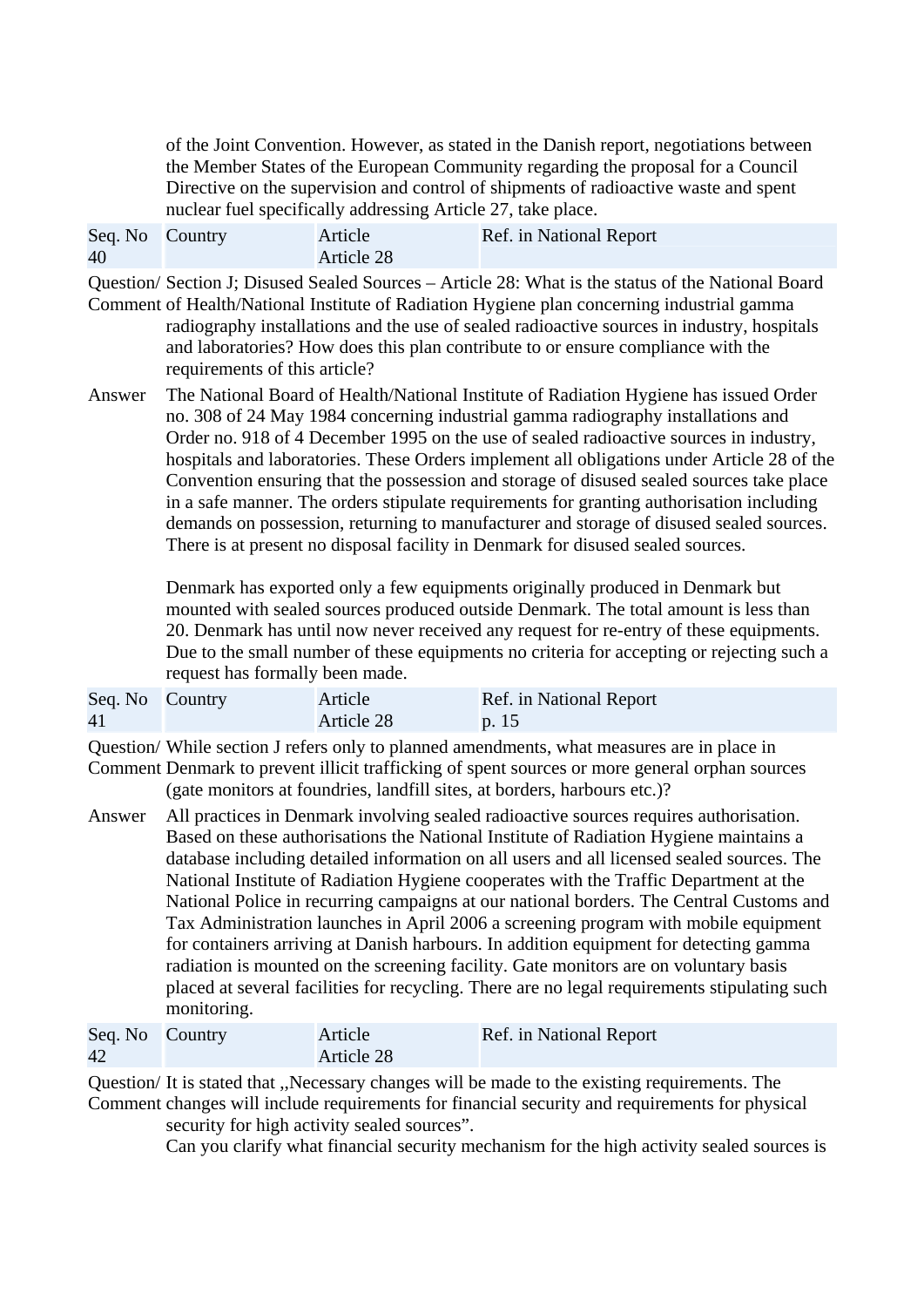proposed or have been already implemented? Does it cover only management of the disused high activity sealed sources or the decommissioning of the facility and management of all sealed sources?

Answer The system for financial security for high activity sealed sources has not yet been finally decided. A proposal based on a system with a fund including all sealed sources is at present discussed with the Ministry of the Interior and Health. The Danish state guarantees the financial security if the responsibility for recovered orphan sources cannot be finally placed by a former user.

| Seq. No Country | Article    | Ref. in National Report |
|-----------------|------------|-------------------------|
| 43              | Article 28 |                         |

Question/ Is the requirement either to return disused sources to manufacturer or send them to Waste

- Comment Management Plant to Riso still valid or do you have new requirements for handling of new sources imported to the country in our days (for example only return to manufacturer in order to minimise the quantity of radioactive waste in the country)?
- Answer The requirements for handling disused sealed sources will not be changed for sealed sources in the Categories 2, 3, 4 and 5. For Category 1 sealed sources additional requirements are planned, including requirements on binding agreements between the licensee and the manufacturer securing return of imported Category 1 sources to the manufacturer abroad after the final use.

| Seq. No Country | Article    | Ref. in National Report |
|-----------------|------------|-------------------------|
| 44              | Article 28 | Section J, p.15         |

Question/ How is the Council Directive on High Activity Sealed Sources (2003/122/Euratom)

- Comment implemented in the legislative and regulatory system? It would be of particular interest to be informed how art. 3 para 2 (b) has been implemented (financial security or any other equivalent means) and to what extent implementation of the requirements in art 9 para 3 and 4 has been made (systems aimed at detecting orphan sources and campaigns to recover orphan sources left behind from past activities)?
- Answer The system for financial security for high activity sealed sources has not yet been finally decided. A proposal based on a system with a fund including all sealed sources is at present discussed with the Ministry of the Interior and Health. With respect to campaigns organised to recover orphan sources left behind from past activities mandatory annually fees regarding practices involving radioactive material were introduced in 1999. Since then each holder of a license has had to pay in accordance with the actual inventory of radioactive sources and the activities. Introducing this system has urged holders of radioactive sources to go through their stock and subsequently transfer sources not in use to the Waste Management Plant or to the original manufacturer and thereby reduce the risk of generating orphan sources. With respect to campaigns for recovering orphan sources, there are plans for announced and unannounced surveys at recycling facilities. The surveys will be made in cooperation with the Danish Emergency Management Agency and will include use of car-borne gamma spectrometry.

| Seq. No Country | Article    | Ref. in National Report |
|-----------------|------------|-------------------------|
| 45              | Article 28 | $\sqrt{16}$             |

Question/ The report states that a survey will be conducted for orphan sources with mobile Comment measuring equipment under the auspices of the Danish Emergency Management Agency.

Does the survey program also include temporary and/or installed radiation detection monitoring in transportation and import/export pathways?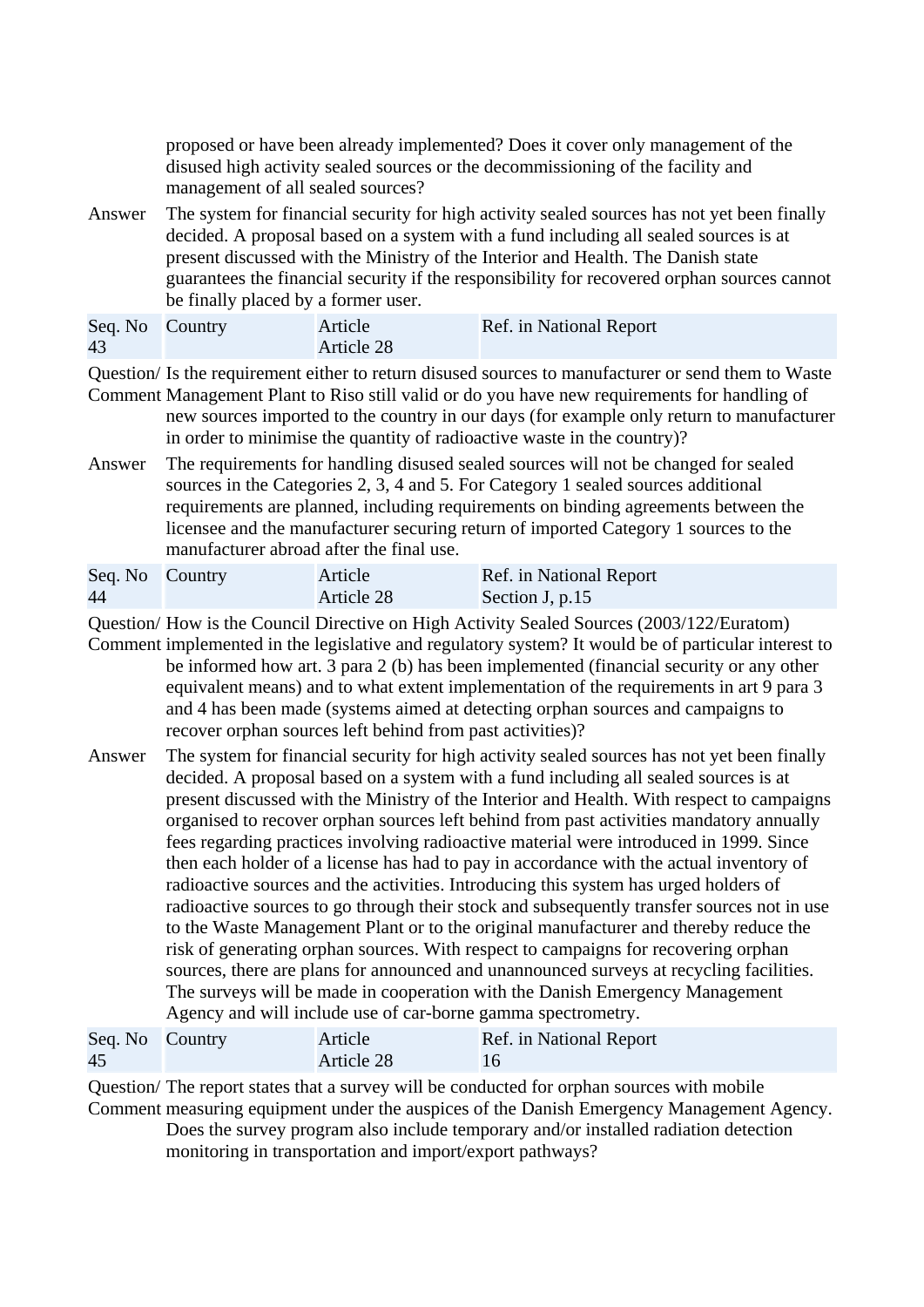Answer At the present there are no plans to make regularly surveys at import/export pathways with car-borne gamma spectrometry. However, campaigns are recurrent carried out at borders in cooperation with the Traffic Department at the National Police. The Customs and Tax Administration launches in April 2006 a screening program with mobile equipment for containers arriving at Danish harbours. In addition equipment for detecting gamma radiation is mounted on the screening facility.

| Seq. No Country | Article    | Ref. in National Report |
|-----------------|------------|-------------------------|
| 46              | Article 28 |                         |

Question/ The report states that re-entry for storage of disused sources originally produced in

- Comment Denmark will be considered on a case-by-case basis. What criteria are used to guide decision making in accepting or rejecting requests for reentry and return of sealed sources to producers?
- Answer Denmark has exported only a few equipments originally produced in Denmark and mounted with sealed sources produced outside Denmark. The total amount is less than 20. Denmark has until now never received any request for re-entry of these equipments. Due to this small number of relevant equipment no criteria for accepting or rejecting such a request has formally been made.

| Seq. No Country | Article    | Ref. in National Report |
|-----------------|------------|-------------------------|
| 47              | Article 32 |                         |

Question/ Section B; Policies and Practices – Article 32 (1):

Comment a) Given the recent developments in decommissioning programs in Denmark, what are the new developments in radioactive waste management practices resulting from these programs?

b) Has there been a decision made regarding the management of spent fuel from DR 1 and the experimentally produced spent fuel (as mentioned in the 2003 National Report)?

Answer a) Lessons learned in the DR 1 decommissioning project including both recommendations on technical details as well as more conceptual concerns such as the importance of a "common understanding" of the project will be taken into account in the decommissioning planning for DR 2 and DR 3. In addition three new facilities for handling the decommissioning waste have been constructed: A laboratory for waste characterization and a laboratory for final characterization of waste that may be cleared and a storage facility for waste.

> b) There has not yet been made any final decision regarding the management of spent fuel from DR 1 and the experimentally produced spent fuel.

| Seq. No Country | Article    | Ref. in National Report |
|-----------------|------------|-------------------------|
| 48              | Article 32 |                         |

Question/ Section D; Inventories and Lists – Article 32 (2): With regard to Table 4; has the

Comment decommissioning of secondary systems of DR 3 commenced and if so, at what stage is the decommissioning process?

Answer Although the decommissioning plan for DR 3 has not been submitted to the Nuclear Regulatory Authorities, Danish Decommissioning may be allowed to demolish some secondary systems situated in the reactor periphery under certain strict provisions. For instance the foundation of the original cooling tower, which was taken out of operation in 1979 and replaced by another cooling system, has been demolished and is now released from regulatory control. The pipe lines of the subsequent cooling system have also been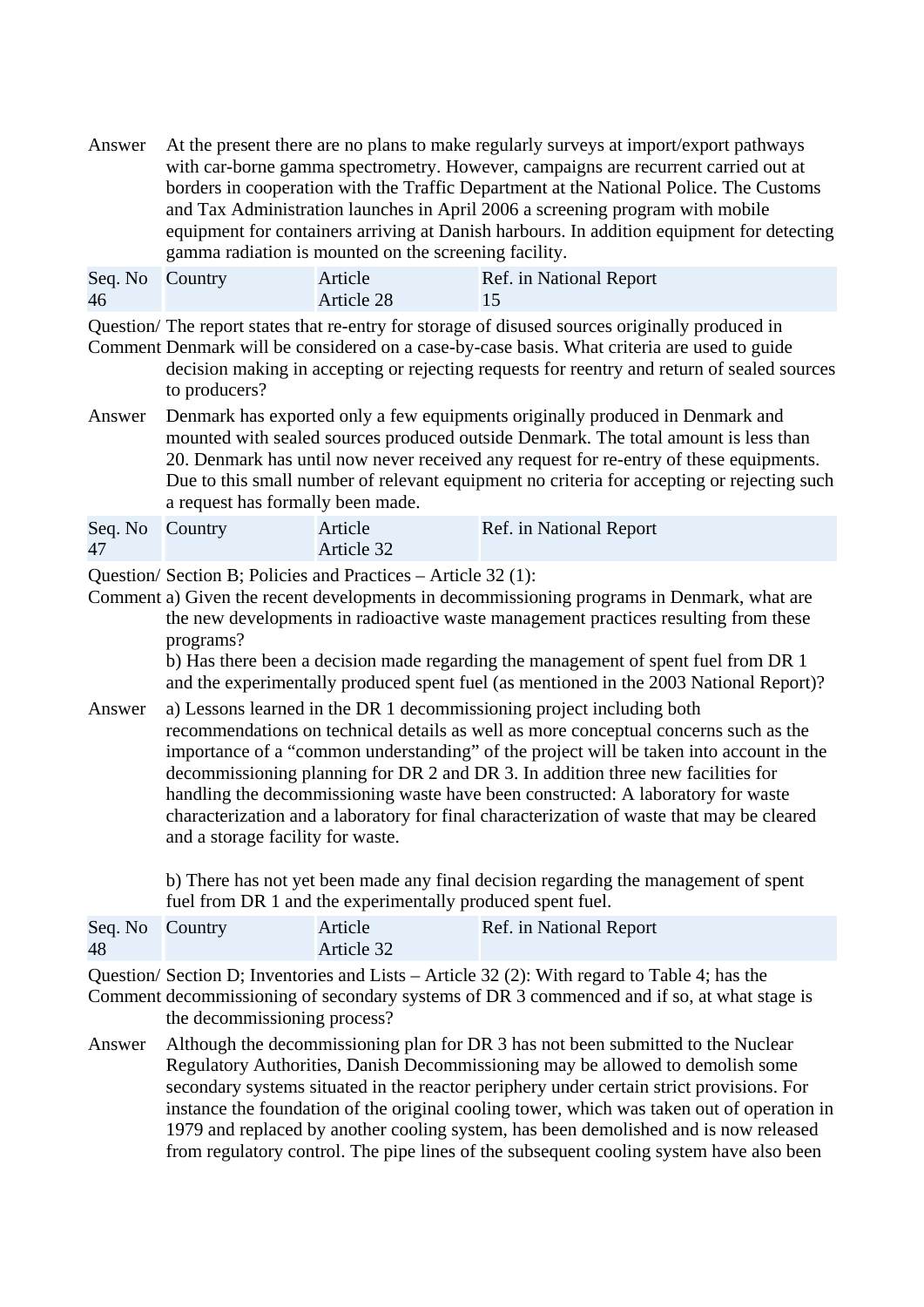dismantled. Detailed plans of dismantling sequences of the DR 3 reactor are under preparation. Otherwise the decommissioning of secondary systems of DR 3 has not commenced.

| Seq. No Country | Article    | Ref. in National Report |
|-----------------|------------|-------------------------|
| 49              | Article 32 | page 3, Table 1         |

Question/ Without a detailed inventory of the fission product and actinide activities in the spent fuel Comment it is difficult to carry out a detailed health impact assessment for these materials. Does such an inventory exist?

Answer The isotope specific activities in the DR 1 core solution, March 2006:

Isotope Activities in GBq Sr-90 60 Cs-137 70 Pu-238 1.6 Pu-239+240 0.2 Am-241 1.8 U-234+235+238 as uranyl sulphate 0.2

The isotope specific activities in the remains from post irradiation characterisation of experimentally irradiated fuel, March 2006:

Isotope Activities in TBq Sr-90 370 Cs-137 380 Pu-238 11 Pu-239+240 4 Am-241 17 U-234+235+238 0.03

The activities are calculated from safeguards information and estimated mean values for burn-up. The total sum differs slightly from the values given in Table 1 in the national report due to revised estimated mean values for burn-up.

| Seq. No Country | Article    | Ref. in National Report |
|-----------------|------------|-------------------------|
| 50              | Article 32 | page 5, Tables $2 \& 3$ |

Question/ Without a detailed inventory of the fission product and actinide activities in the spent fuel Comment it is difficult to carry out a detailed health impact assessment for these materials. Does such an inventory exist?

Answer Tables 2 Isotope specific activities in the Storage Hall, March 2006:

> Isotope Activities in TBq Sr-90 1.9 Cs-137 2.3 Pu-238 0.1 Pu-239+240 0.04 Am-241 0.2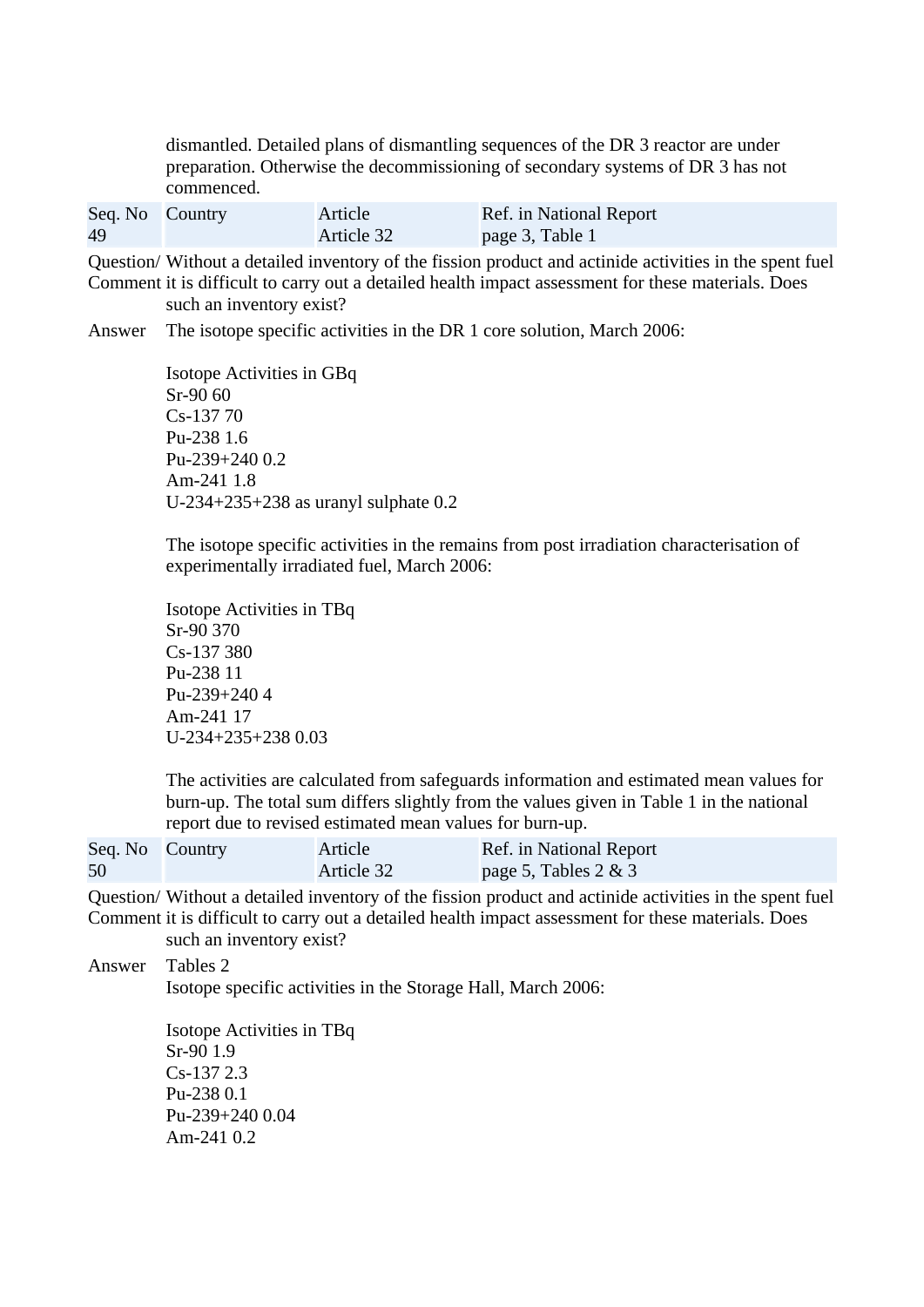Isotope specific activities in the Drum Store and the Centralvejslager, March 2006:

Isotope Activities in TBq H-3 23 Co-60 80 Ni-63 17 Cs-137 290 Sr-90 8 Pu-238 0.4 Pu-239+240 0.1 Am-241 1.9

H-3, Co-60, Cs-137 and Am-241 are mainly from storing of disused sealed sources.

The uranium extraction materials in taillings and remaining untreated ore contain 25 GBq Ra-226, 50 GBq Th-232 and 50 GBq uranium isotopes.

| Seq. No Country | Article    | Ref. in National Report |
|-----------------|------------|-------------------------|
| 51              | Article 32 | Annex A-10              |

Question/ "gross â/ã-activity" – what does the reference to ã mean here?

## Comment

Answer As stated the release of dissolved gross beta/gamma activity from the Waste Management Plant is less than 0.2 GBq/year. Gamma is mentioned because the part of gross beta not related to Ka-40 is conservatively considered to be Cs-137.

| Seq. No Country | Article    | Ref. in National Report |
|-----------------|------------|-------------------------|
| 52              | Article 32 | Annex A-10              |

Question/ 1999 tritium release?

- Comment Are there legal and/or regulatory requirements to assess the impact of such releases on the environment and on human health? If so, a reference to these requirements would be a useful addition to the report.
- Answer The Operational Limits and Conditions for Danish Decommissioning includes nuclide specific reporting levels for anomalous discharges to the atmosphere or to Roskilde Fjord. In 1999 was the requirement prompt reporting to the Nuclear Regulatory Authorities for expected or actual semi-annual releases exceeding ten times typical values over previous years. Reporting according to the "10-factor-rule" has never occurred, neither in 1999.

In 2004 new Operational Limits and Conditions for Danish Decommissioning were established. Release limits for tritium were with reference to the dose limits for members of the public of 0.05 mSv/y laid down to 1,000,000 GBq/year. Besides extraordinary reporting is required if the expected or actual release in a month exceeds 100 GBq.

There are no legal and/or regulatory requirements to assess the impact of such releases on the environment and on human health. However, the Nuclear Regulatory Authorities are empowered to claim such an assessment.

| Seq. No Country | Article    | Ref. in National Report |
|-----------------|------------|-------------------------|
| 53              | Article 32 | Section $B+G$           |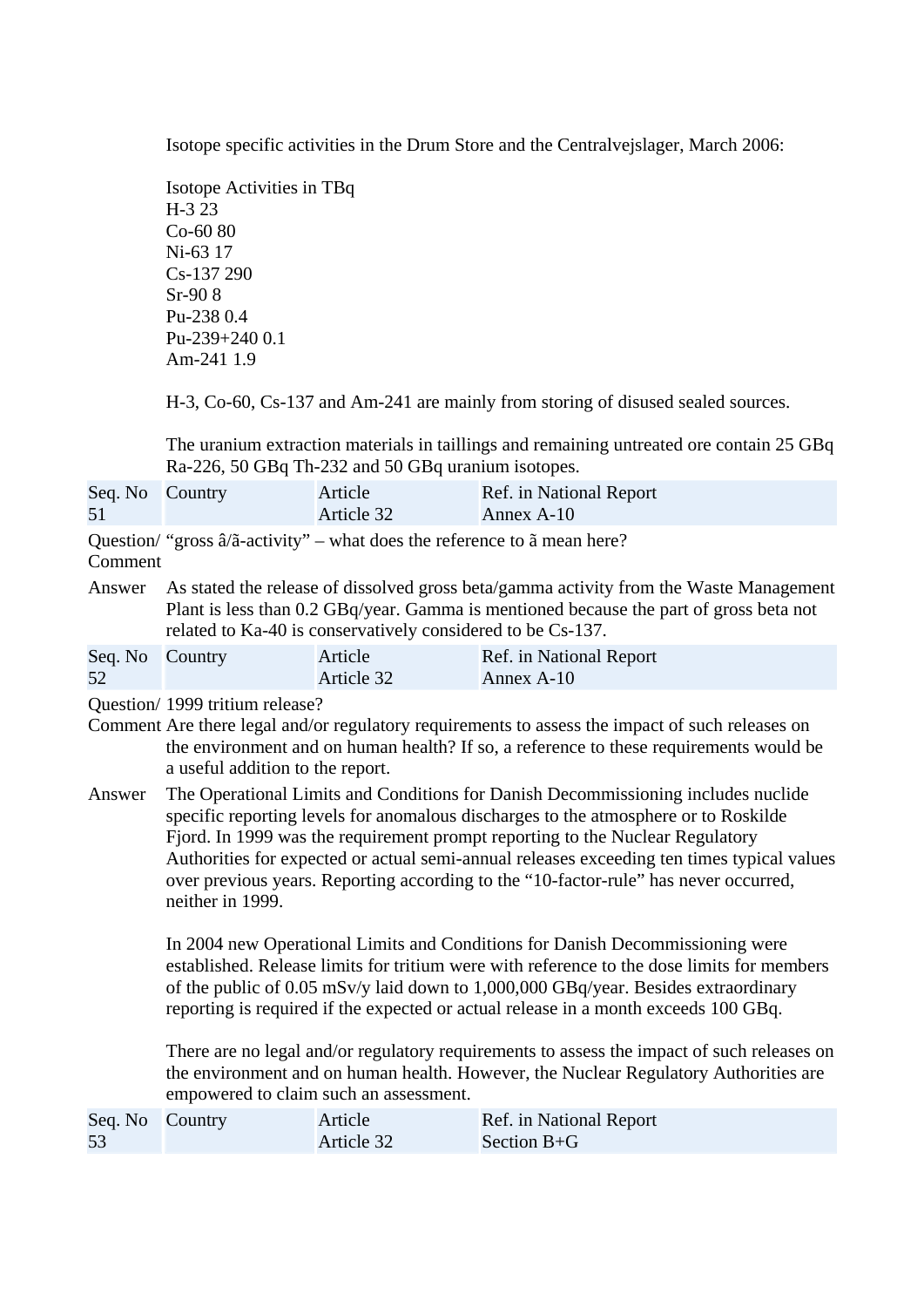Question/ Considering the importance of international co-operations in RAW management through Comment bilateral or multilateral mechanisms as stated in the IAEA Convention preamble, is there

- any plan to participate in such interest forums especially with countries not using NPP?
- Answer The importance of international co-operation in RAW management is recognised by Denmark. The National Institute of Radiation Hygiene, the Nuclear Division under the Danish Emergency Management Agency as well as relevant stake holders are active players in several international forums, such as EU, IAEA and NEA. In addition Denmark participates in Nordic working groups discussing RAW management. As for participation in forums especially with countries not using NPP Denmark is open minded. Participation in all forums is considered with regard to the scope of the group and the available human and financial resources.

| Seq. No Country | Article    | Ref. in National Report |
|-----------------|------------|-------------------------|
| 54              | Article 32 | Section D, p.5          |

Question/ It says in the report that lessons learned from the decommissioning of DR 1 are

Comment implemented in the current decommissioning plans for DR 2 and DR 3. It would be interesting to get some more information on what the lessons learned from the decommissioning of DR 1 actually was.

Answer A detailed report of lessons learned in the DR 1 project includes both recommendations on technical details as well as more conceptual concerns such as the importance of a "common understanding" of the project (details below):

a) Technicians, health physicists, waste characterization group, safety group, quality management group etc., should be involved in the detailed planning of the individual decommissioning projects. This promotes a common understanding of the project and ensures a more robust, all-inclusive project plan.

b) The common understanding of project status/terminology is better maintained if personnel remain unchanged.

c) A careful study of all available information on the construction of the facility is essential.

d) Special care should be taken when cutting pipes which may still contain remnants of radioactive liquids.

e) Wet cutting produces cutting sludge which is neither easy to handle nor to get rid of. Consider alternative techniques.

f) Waste is hard to register in the same pace as it is produced.

g) Effective stowing of waste containers requires careful planning and sorting.

h) Continuous Air Monitoring is hampered by electromagnetic noise and moist.

j) Cold war legacy fall-out may disturb Ge-detector measurements of large surfaces such as walls and ceilings.

| Seq. No Country | Article    | Ref. in National Report |
|-----------------|------------|-------------------------|
| 55              | Article 32 | 14                      |

Question/ The Basis for Decision on disposal of LLW and LILW has been preceded by four Comment Working Papers focusing on various aspects of safety and the environment. These

Working Papers have been shared with the public in pursuit of transparency. Please provide additional information on the success of the public participation process, including issues and concerns expressed by the public. Please describe how public participation affected the direction of disposal policy.

Answer The public participation process has included one hearing held in the summer of 2005.